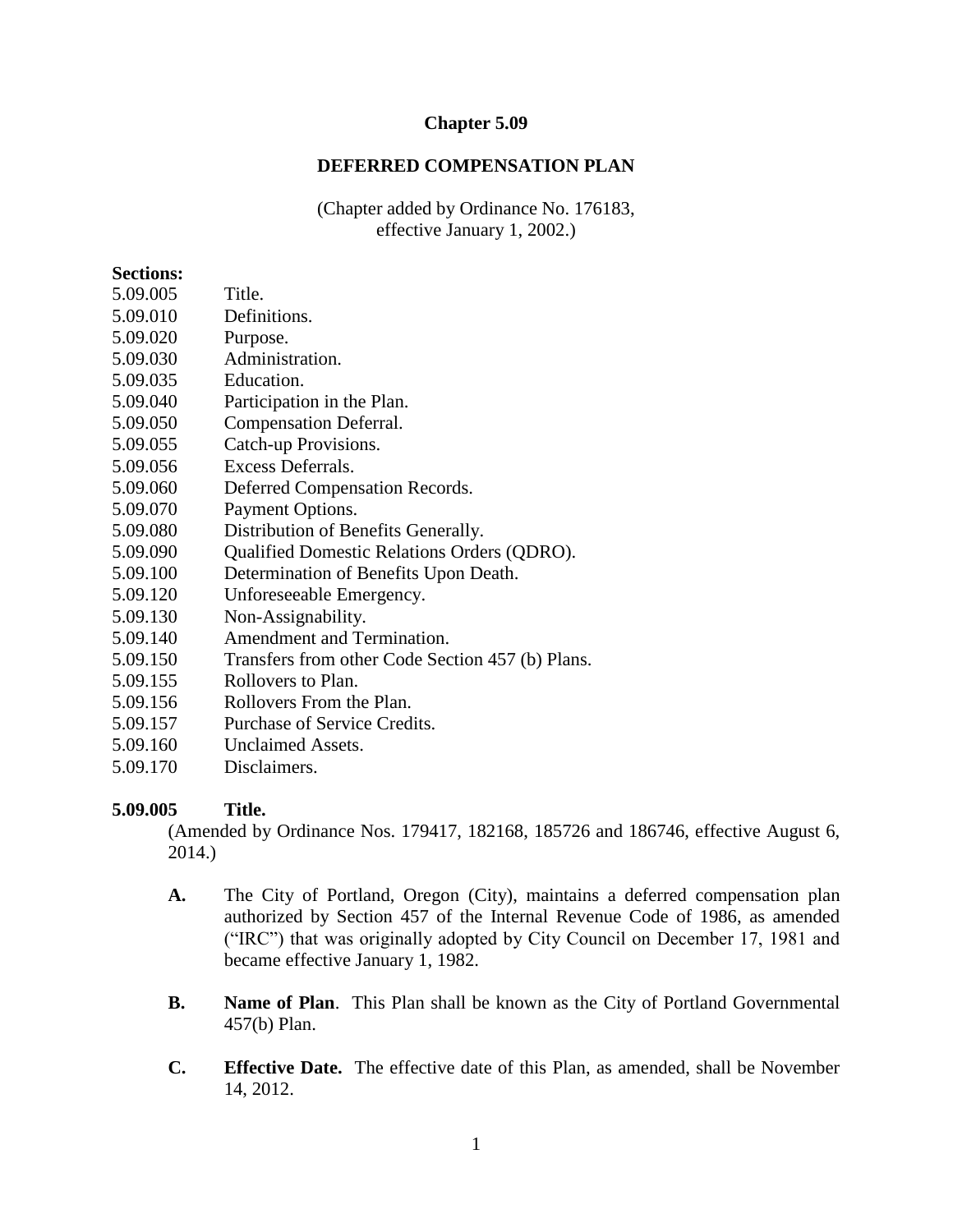- **D. Service Providers.** As of August 11, 2005, the service providers offered by the Plan are:
	- **1.** ING Life Insurance and Annuity Company
	- **2.** Advantis Credit Union

# **5.09.010 Definitions.**

(Amended by Ordinance Nos. 179417, 182168, 183900, 185726 and 186746, August 6, 2014.) As used in this Chapter, unless the context otherwise requires:

- **A. "Account"** means the bookkeeping account **or accounts** maintained for each Participant reflecting the cumulative amount of the Participant's Deferred Compensation, including any income, gains or losses attributable to the investment of the Participant's Deferred Compensation, and further reflecting any distributions to the Participant or the Participant's Beneficiary and any fees or expense charged against such Participant's Deferred Compensation, which are maintained by the Participant's Investment Providers. Account also includes the Participant's Roth Account, and appropriate rollover accounts under Sections 5.09.150 and 5.09.155 that must be segregated.
- **B. "Acknowledgement"** means the document that highlights some of the terms of the Plan and contains the Participant's acknowledgement and understanding of the terms of the Plan.
- **C. "Beneficiary"** means the person(s) designated by the Participant to receive any benefits payable under the plan in the event of the Participant's death. The term Beneficiary may also include the Participant's estate.
- **D. "Beneficiary Designation"** means a document specifying the Beneficiary/Beneficiaries who is/are to receive any part of the Participant's Account in the event of the Participant's death.
- **E. "City Treasurer"** means the City employee that manages the Public Finance and Treasury Division of the Bureau of Revenue and Financial Services.
- **F. "Committee"** means the Deferred Compensation Advisory Committee which makes recommendations for Council to approve regarding plan design, Service Providers, and consultative support on behalf of the Plan.
- **G. "Compensation"** means the total annual remuneration for employment payable by the City that would be included in the Federal gross income of the Participant but for the Participant's election to participate in the Plan.
- **H. "Deferred Compensation"** means the amount of Compensation otherwise payable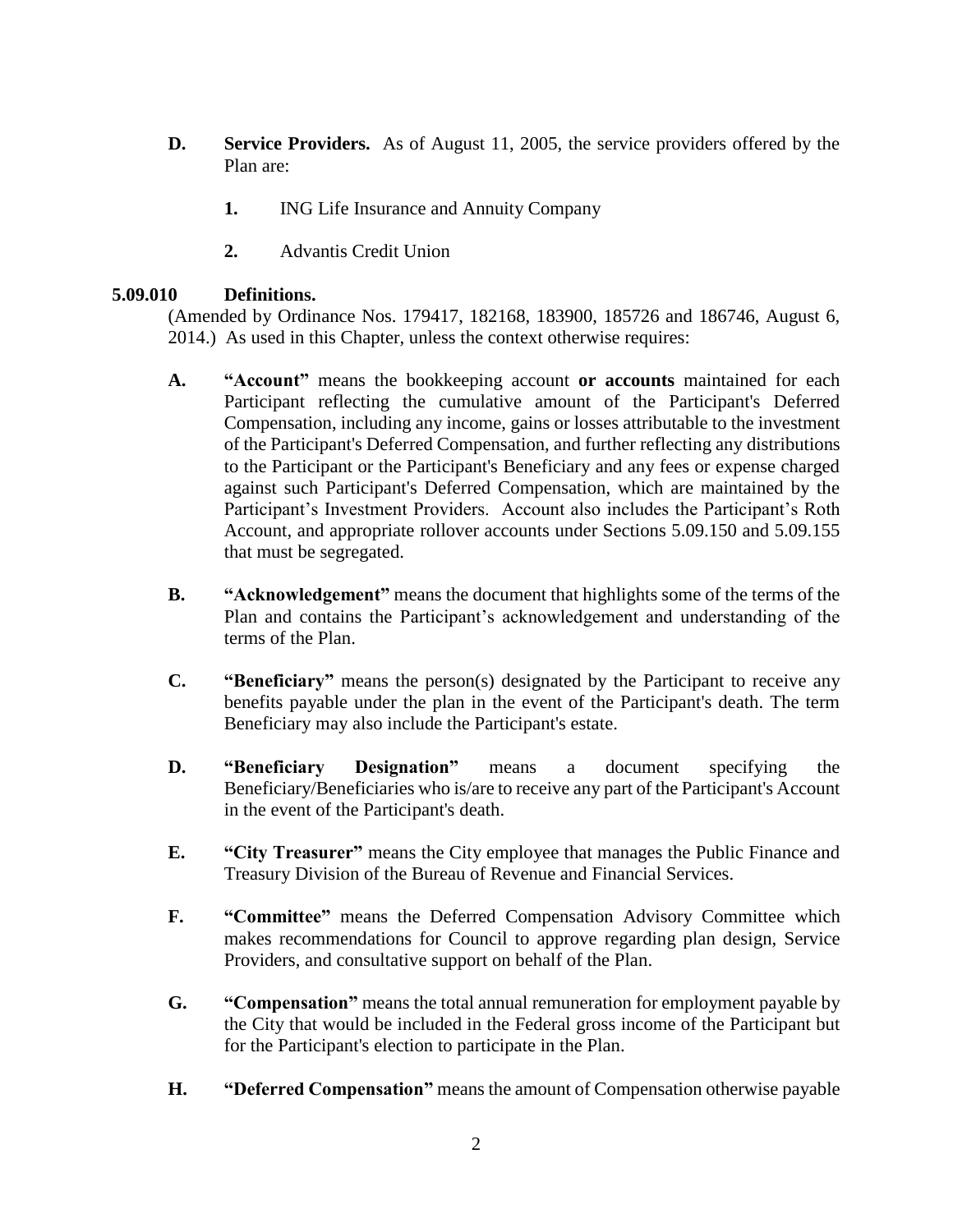to the Participant that the Participant and the City mutually agree shall be deferred in accordance with the provisions of the Plan.

- **I. "Employee"** means an elected official of the City, or a full-time or part-time City Employee who is eligible for benefits offered by the City or a benefit eligible employee of the Portland Development Commission. Independent contractors and leased employees are not eligible.
- **J. "lncludable Compensation"** means the remuneration for service performed for the City which is currently includable in gross income (such amount will not include any amounts excluded from gross income pursuant to this Chapter). Severance pay is excluded. Pay for unused vacation, comp time, and holiday pay is included if deferred prior to a severance from employment and pursuant to this Chapter.
- **K. "Normal Retirement Age"** means age 70-1/2 or that age selected in writing by a Participant in accordance with this Subsection. A Participant's Normal Retirement Age determines the period during which a Participant may defer those amounts described in Subsection 5.09.050 C. Once a Participant has to any extent utilized the "catch up" provisions of Subsection 5.09.050 C., the Participant's Normal Retirement Age may not be changed. As an alternative to age 70-1/2, a Participant may, at any time prior to Severance from Employment or prior to utilization of the "catch up" provisions of Subsection 5.09.050 C., designate his or her Normal Retirement Age to be any of the following:
	- **1.** Any age which is:
		- **a.** Not earlier than the earliest age at which the Participant has the right to retire and receive immediate and unreduced retirement benefits from the pension plan of which the Participant is a member (i.e., the Fire and Police Disability, Retirement and Death Benefit Plan for fire fighters and police officers who are members of that Plan and the Public Employee's Retirement System (PERS) for all other Participants); and
		- **b.** Not later than the date the Participant attains age 70-1/2.
- **L. "Participant"** means any Employee who fulfills the eligibility and enrollment requirements of this Chapter.
- **M. "Participating Employer"** means the Portland Development Commission (PDC), or any entity that has adopted the City of Portland Governmental 457(b) Plan, and is legally related to the City of Portland. For employees of a "Participating Employer", wherever this Chapter references the "City" with respect to the employment relationship, services performed and compensation paid, the term "City" shall also mean the "Participating Employer".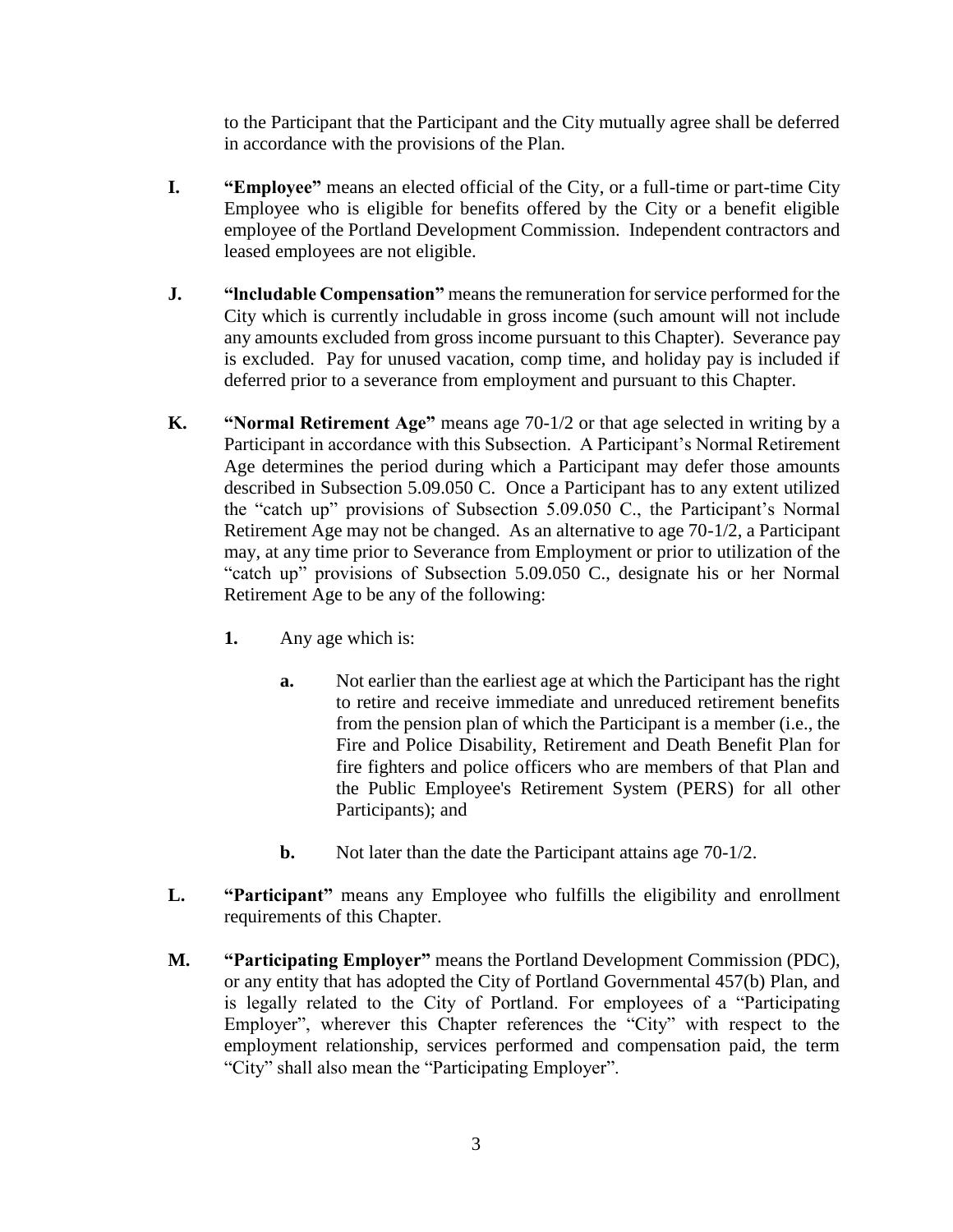- **N. "Participation Agreement"** means an agreement between the City and a Participant, on a form prescribed by the City, that provides for the deferral of Compensation due a Participant to a future date for service currently rendered by the Participant to the City.
- **O. "Plan"** means the program established by this Chapter which has as its purposes the deferral of Compensation to Participants and the deferral of income taxation on the Deferred Compensation.
- **P. "Plan Administrator"** means the Bureau of Human Resources Director, or his or her designee, who prepares and provides documents, materials and support services required to administer the Plan on behalf of Participants.
- **Q. "Plan Year"** means a calendar year.
- **R. "Records"** means the materials and forms maintained in files for each Participant in the Deferred Compensation Plan.
- **S. "Roth Account"** means the portion of the Participant Account established and maintained by the Administrator for each Participant with respect to his or her Roth Deferrals including any amounts transferred into the Plan.
- **T. "Roth Deferrals"** means Deferred Compensation which is designated irrevocably as a Roth Deferral by the Participant at the time the deferral election is made, and which is included in the Participant's taxable income at the time the Participant would have received such amount in Compensation. All Roth Deferrals will be made in compliance with Internal Revenue Code Section 402A.
- **U. "Service Providers"** means the financial institutions that have contracts with the City to provide investment services to Participants consistent with the terms of the Plan.
- **V. "Severance from Employment"** means the severance of the Participant's employment with the City. A Participant shall be deemed to have severed his or her employment with the City when, in accordance with the established practices of the City, the employment relationship is considered to be terminated.
- **W.**
- **1. "Unforeseeable Emergency"** means severe financial hardship to the Participant resulting from
	- **a.** a sudden and unexpected illness or accident of the Participant or of a dependent (as defined in IRC Section 152a) of the Participant, or a designated beneficiary,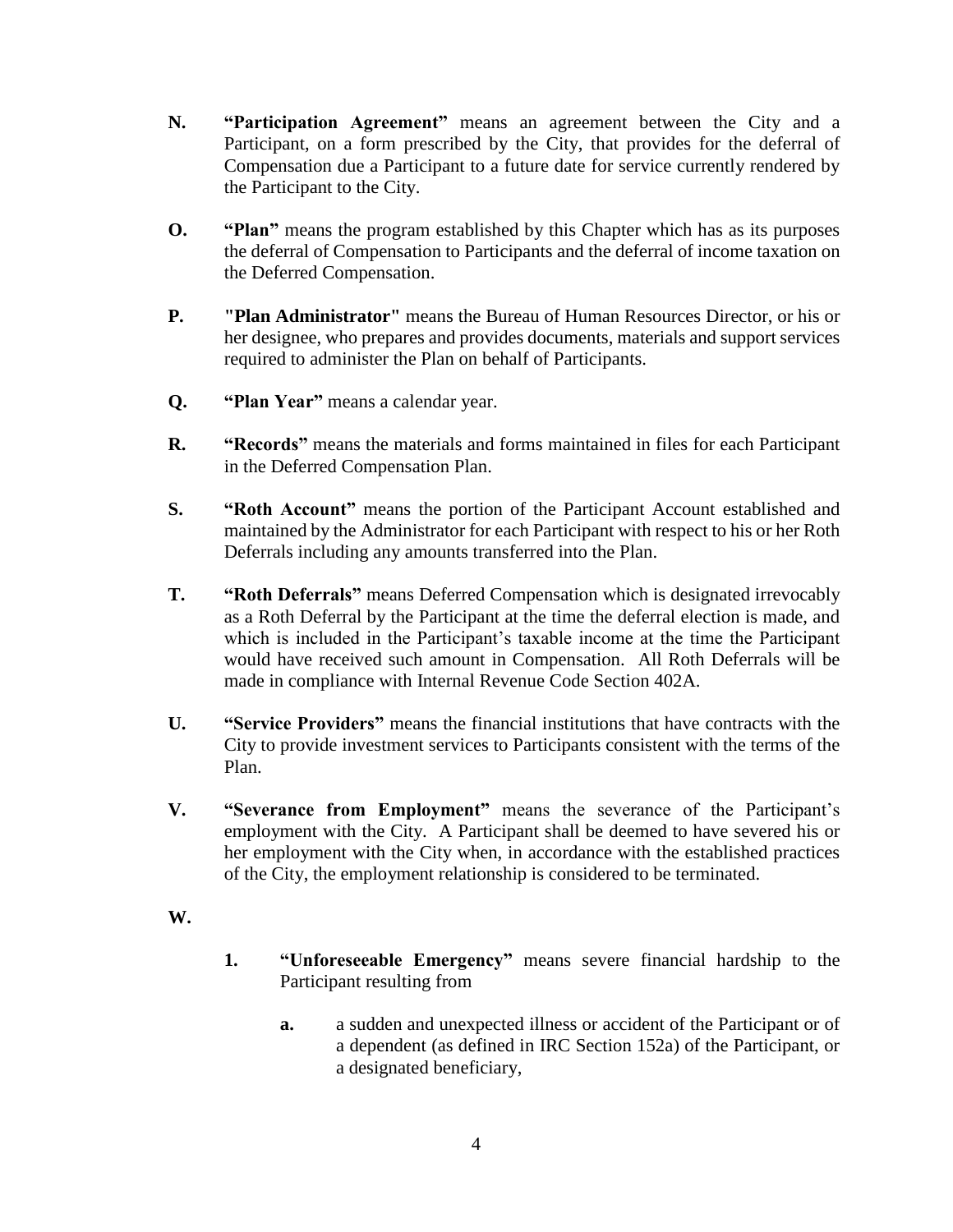- **b.** loss of the Participant's property due to casualty, or
- **c.** the need to pay for the funeral expenses of the participant's spouse or dependent (defined in IRC Section 152(a),) or
- **d.** other similar extraordinary and unforeseeable circumstances arising as a result of events beyond the control of the Participant.
- **2.** The circumstances that will constitute an Unforeseeable Emergency will depend upon the facts of each case, but, in any case, payment may not be made to the extent that such hardship is or may be relieved;
	- **a.** Through reimbursement or compensation by insurance or otherwise;
	- **b.** By liquidation of the Participant's assets to the extent the liquidation of such assets would not itself cause severe financial hardship; or
	- **c.** By cessation of deferrals under this Chapter.

Examples of what are not considered to be unforeseeable emergencies include the need to send a Participant's child to college or the desire to purchase a home.

**X. "Withdrawal Agreement"** means an agreement between the City and a Participant on a form prescribed by the City that allows the Participant to elect and change the manner in which the value of the Participant's Account is paid.

### **5.09.020 Purpose.**

(Amended by Ordinance No. 182168, effective October 3, 2008.) The purpose of this Chapter is to establish a program that has as its purpose the deferral of Compensation to eligible Employees and the deferral of income taxation on the Deferred Compensation. The program established by this Chapter is limited to the terms contained in the Chapter, and as such no other plan provisions are to be implied or assumed, even if such provisions would be permissible under the IRC. Except as specifically set forth otherwise, in the event the terms or provisions of any Component Plan, summary or description of this Plan or of any other instrument are interpreted as being in conflict with the provisions of this Plan, the provisions of this Plan shall be controlling.

### **5.09.030 Administration.**

(Amended by Ordinance Nos. 176426, 179417, 182168, 185341, 185726 and 186746, effective August 6, 2014.) This Chapter shall be administered by the Bureau of Human Resources Director, or his or her designee, with the assistance of the Deferred Compensation Advisory Committee. The Committee shall consist of the Chief Administrative Officer of the Office of Management and Finance, the Director of the Bureau of Human Resources, and the City Treasurer and/or their respective designees. The Chief Administrative Officer shall designate a Committee Chairperson. The Committee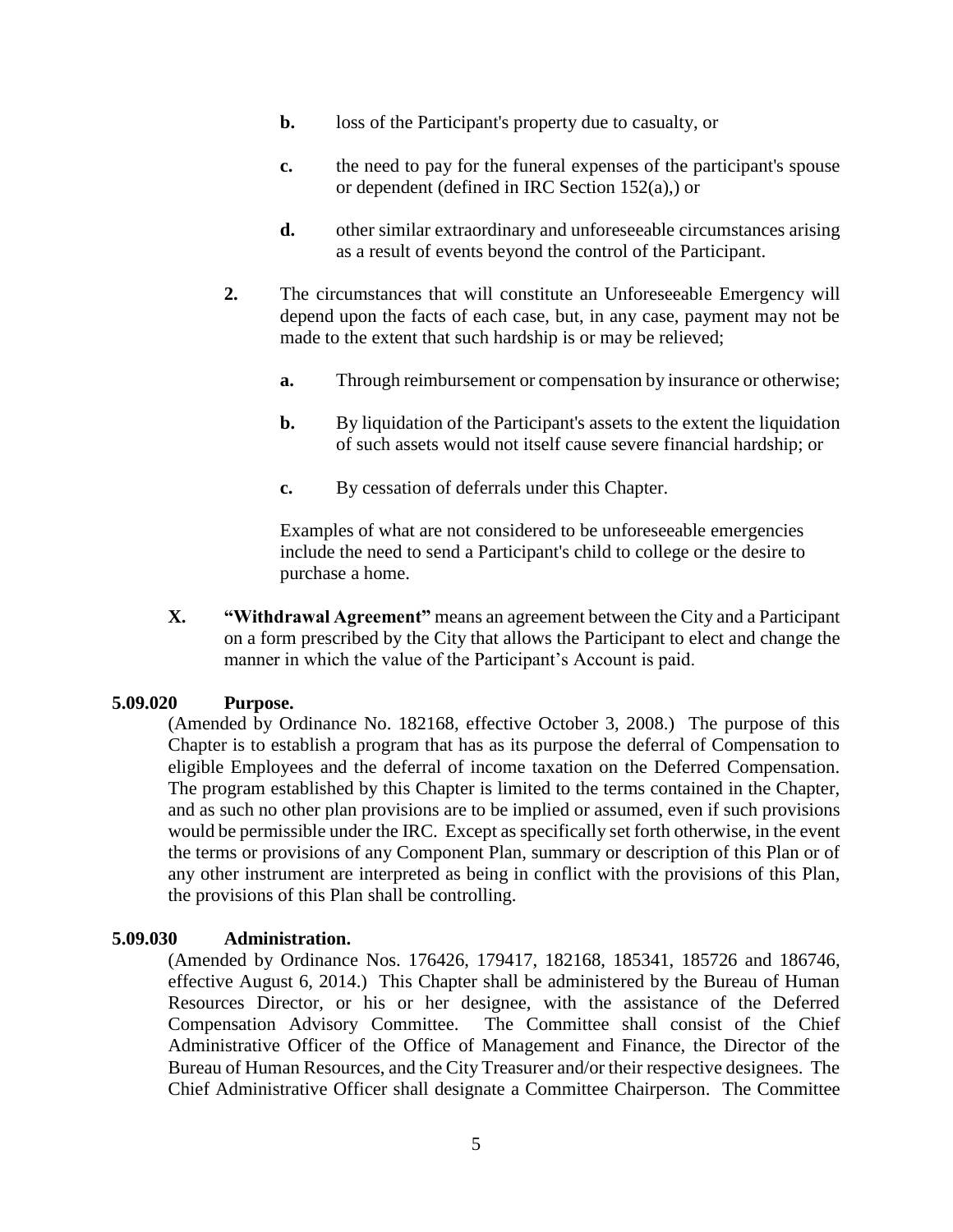shall study all matters connected with providing a deferred compensation plan on the best basis possible with relation both to the welfare of the Participants and the City. The Committee shall have authority to devise specifications for deferred compensation plans, advertise for responses and bids, and analyze responses. The Bureau of Human Resources Director, or his or her designee, at the direction of the Committee, is authorized to negotiate and execute all contracts, including contracts with Service Providers. The terms of any contract with the Plan may authorize the assessment of fees to be charged against Service Providers or other contractors that may be necessary to fund the administration of the Plan. The Bureau of Human Resources Director, or his or her designee, at the direction of the Committee, is further authorized to prepare and provide any other documents, materials and support services that may be required to administer the Plan. The Committee members may participate in the Plan established herein if otherwise eligible, but shall not be entitled to participate in decisions relating solely to their own participation.

### **5.09.035 Education.**

(Amended by Ordinance No. 186746, effective August 6, 2014.) The Committee shall review the Plan marketing and education materials. All promotional and City-sponsored employee marketing and education efforts relating to the Plan may be coordinated with other similar efforts sponsored by the Employee Benefits Division of the Bureau of Human Resources. The Committee shall not offer investment advice to employees or plan Participants.

### **5.09.040 Participation in the Plan.**

(Amended by Ordinance Nos. 179417, 182168, 183900, 185726 and 186746, effective August 6, 2014.)

- **A.** Eligibility. Employees shall be eligible to enroll as Participants in the Plan, as provided in this Section, on the first day of the month following the month in which they will have completed 30 days in a paid status. A Participant who terminates his or her employment with the City and then returns to City employment after the expiration of 12 calendar months following said termination date must comply with the eligibility waiting period applicable to such person upon his or her return before being eligible to participate in the Plan again. A Participant's right to participate and to have his or her salary reduced in connection with the Plan shall cease in the event the Participant takes a leave of absence without pay, but any such Participant may continue full participation in the Plan upon returning to pay status with the City. A Participant's right to participate and to have his or her salary reduced in connection with the Plan shall cease while the Participant is receiving distributions in accordance with, and subject to, the restrictions of Sections 5.09.070, 5.09.080, 5.09.090, and 5.09.110.
- **B.** Enrollment in the Plan. An eligible Employee may become a Participant and defer Compensation not yet earned by executing a written Participation Agreement, and submitting it to the Bureau of Human Resources, Benefits Division in an acceptable format. Compensation will be deferred for any calendar month only if a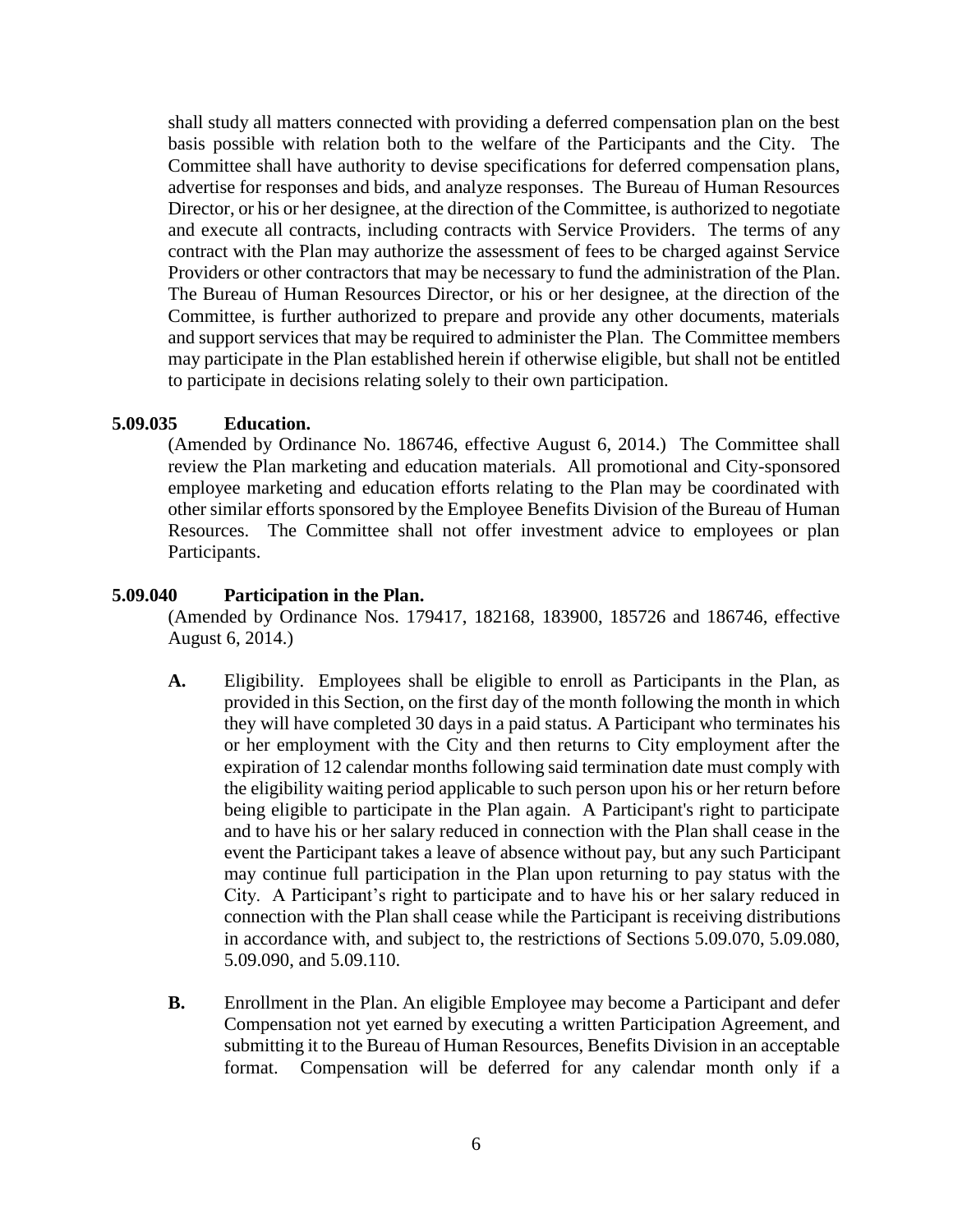Participation Agreement providing for such deferral has been entered into by the 15<sup>th</sup> of the preceding month.

- **C.** The Participation Agreement shall be in a format provided by the City, which shall include the following:
	- **1.** The Participant's name;
	- **2.** The dollar amount or percent of Compensation to be deferred;
	- **3.** Other relevant statements necessary and appropriate for carrying out the purposes of this Chapter; and
	- **4.** The investment or deposit preference shall be made in a format provided by the City.
- **D.** When an eligible Employee executes a Participation Agreement, an Acknowledgement and a Beneficiary Designation shall also be completed. A Participant may change the Beneficiary Designation at any time by completing a new Beneficiary Designation and submitting it to the Bureau of Human Resources, Benefits Division. A change of Beneficiary Designation shall become effective on the date received by the Bureau of Human Resources, Benefits Division.
- **E.** The City, upon written request of an eligible Employee, will reduce each pay period the salary of the eligible Employee by an amount of money designated by that Employee in the Employee's Participation Agreement. The City shall pay that amount to the Service Provider designated in the Employee's Participation Agreement.
- **F.** Once per month, a Participant may modify his or her Participation Agreement as to the amount of Compensation not yet earned to be deferred during each Plan Year. Any modification as to the amount of Compensation to be deferred by a Participant must be submitted in a format provided by the City, and received by the Bureau of Human Resources, Benefits Division, by the  $15<sup>th</sup>$  of the month prior to the month in which said modification is to become effective.
- **G.** A Participant may revoke the Participation Agreement at any time with respect to any pay period by submitting notification in a format provided by the City, which must be received by the Bureau of Human Resources, Benefits Division, at least on full pay period prior to the date upon which the Participant desires the revocation to be effective.
- **H.** At the time of severance from employment with the City, a Participant may make a special election of their vacation, comp, and/or holiday payoff. A Participant must submit a Participation Agreement by the  $15<sup>th</sup>$  of the month prior to the month in which they sever employment. The election can be made as a dollar or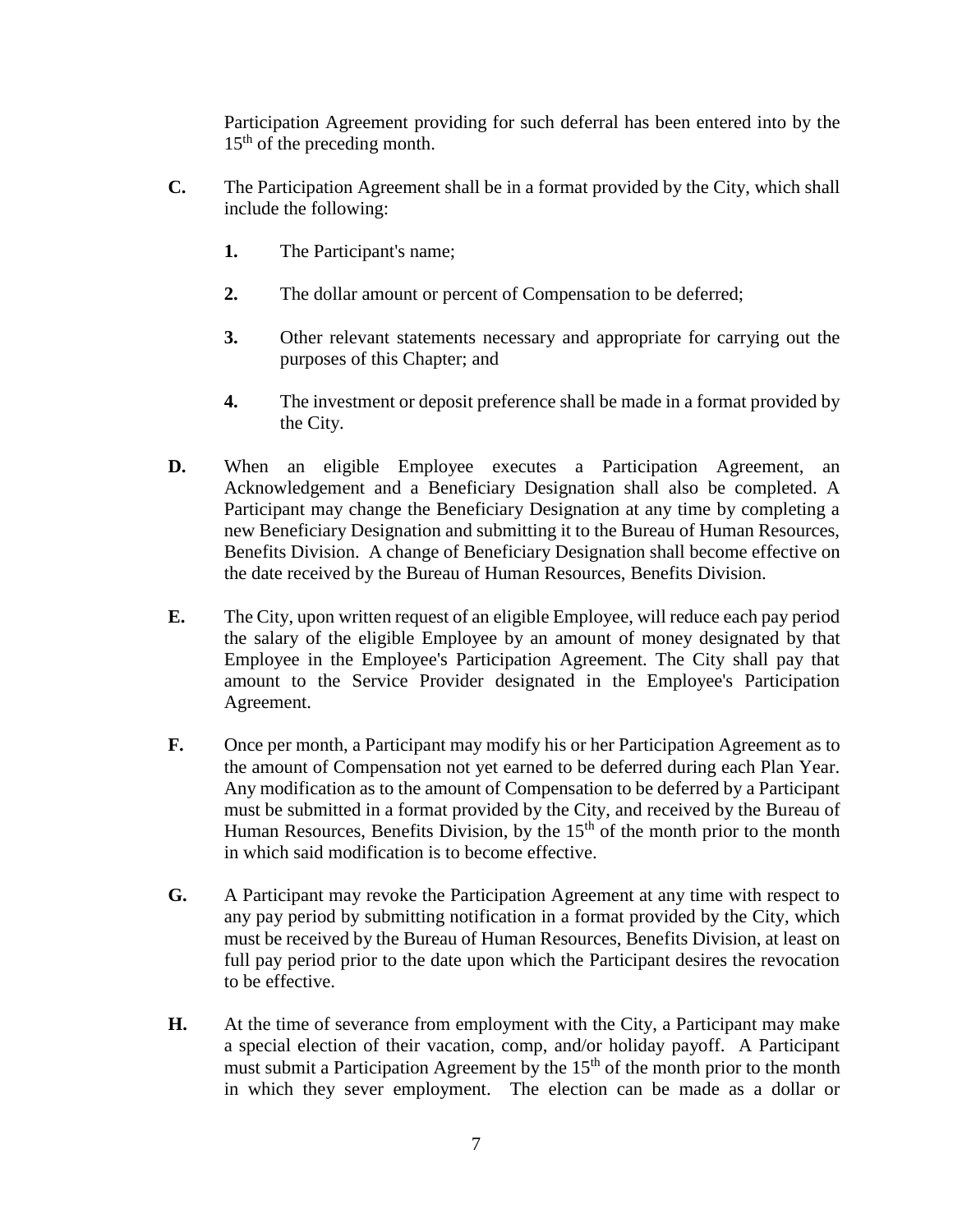percentage amount. This election will only apply once on the final paycheck issued. The maximum deferral limits shall apply in accordance with Section 5.09.050. If not previously elected during the calendar year, the participant may elect the age 50 catch-up provision or the 3-year catch-up provision pursuant to Section 5.09.055.

- **I.** A Participant who has severed his or her employment or who has revoked the Participation Agreement may again participate in the Plan, provided that he or she is eligible, by submitting a new Participation Agreement.
- **J.** For purposes of Plan administration, a revocation of a Participation Agreement will be considered a Participation Agreement modification. The most recent Participation Agreement shall be controlling with respect to all accounts, including amounts deferred under prior agreements.
- **K.** Automatic Enrollment in the Plan.
	- **1.** Collective Bargaining Agreements requiring Automatic Enrollment.
		- **a.** If the City and a labor organization representing a unit of City employees agree in collective bargaining, the Eligible Employees in such bargaining unit will be automatically deemed to have executed a Participation Agreement. With respect to then currently Eligible Employees such deemed executed Participation Agreement will be effective commencing with the payroll period designated in such collective bargaining agreement. If no payroll period is designated in the collective bargaining agreement, the Participation Agreement will be effective the first payroll period after the effective date of such collective bargaining agreement.
		- **b.** New Eligible Employees who are covered by such a collective bargaining agreement will be automatically deemed to have executed a Participation Agreement effective for the first payroll period in which they could complete a Participation Agreement, unless another date is specified in the applicable collective bargaining agreement.
		- **c.** Notwithstanding the preceding in this Section, the deemed executed Participation Agreement will not be effective prior to the time described in the required notice described in Subsection 5.09.040 K. 2.
	- **2.** Advance Notice. An Eligible Employee will be provided the required advance notice of automatic enrollment pursuant to IRC Section 414(w), including the amount of contributions that will be made, the employee's right to elect to not have automatic contributions made, a description of how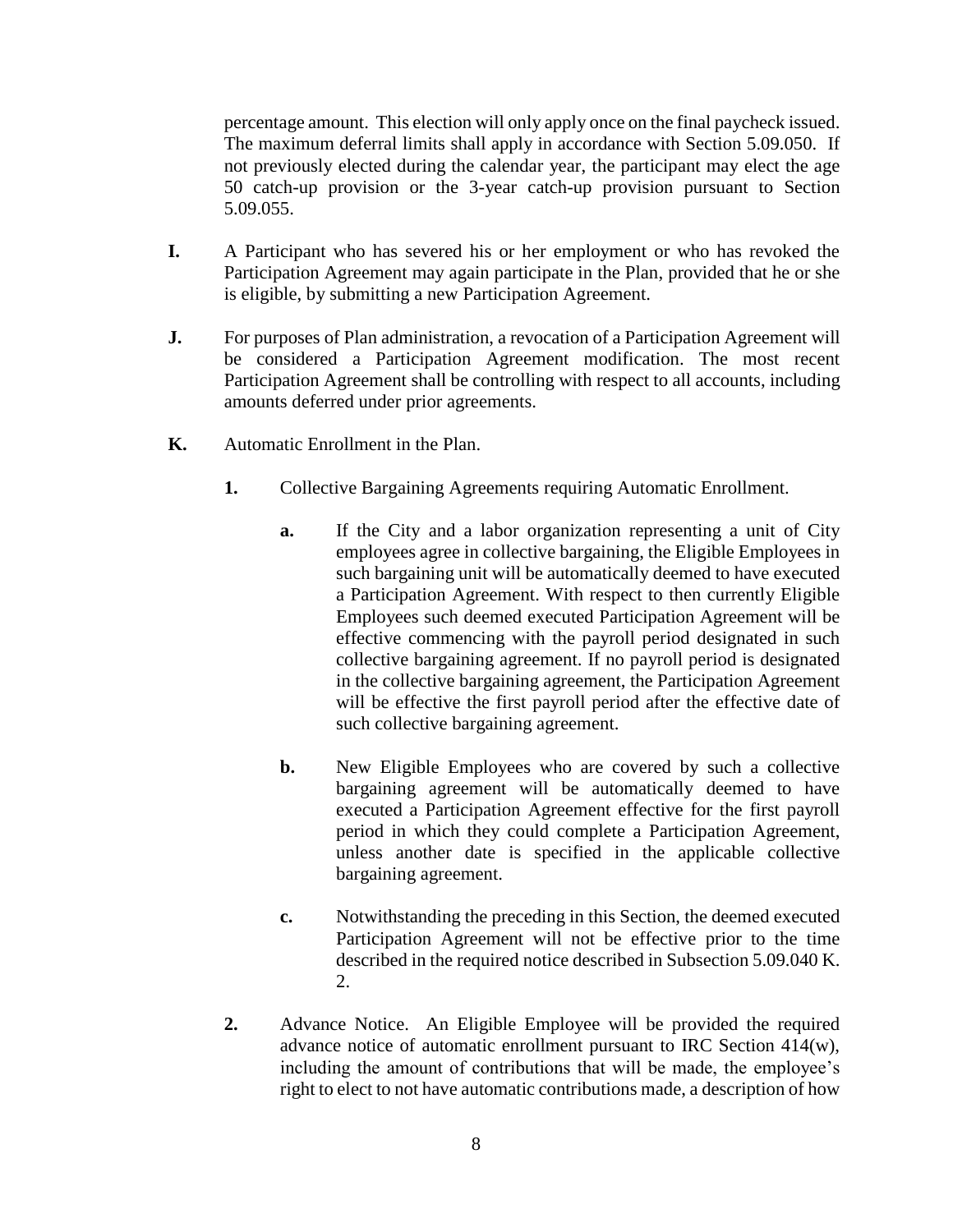the contributions will be invested, and when such contributions may be distributed. The notice shall be provided within a reasonable period before each Plan Year or before such other time when the automatic provision will first become applicable to an Eligible Employee.

- **a.** Opting Out of Automatic Enrollment. A Participant shall have the right to opt out of automatic enrollment at any time by completing a Participation Agreement or by providing notice of the election to not have any amount withheld from his or her Compensation.
- **b.** Deferral Amount. The amount deferred from an Eligible Employee's Compensation shall be the amount specified in the applicable collective bargaining agreement, provided that the requirements of IRC Section 414(w) are satisfied, including the requirement that the percentage of pay deferred will be uniform for employees with the same years of employment, and the applicable minimum and maximum deferral percentages.

## **5.09.050 Compensation Deferral.**

(Amended by Ordinance Nos. 182168 and 186746, effective August 6, 2014.)

- **A.** The amount of Compensation which may be deferred by a Participant shall be subject to the following limits:
	- **1.** The minimum amount deferred shall not be less than \$10 per pay period;
	- **2.** The maximum amount of Compensation which may be deferred during a plan year shall be in accordance with the following schedule:

| For the Year: | The lesser of:                                |
|---------------|-----------------------------------------------|
| 1982-1997     | \$7,500 or 33.33% of Participant's Includable |
|               | Compensation                                  |
| 1998-2000     | \$8,000 or 33.33% of Participant's Includable |
|               | Compensation                                  |
| 2001          | \$8,500 or 33.33% of Participant's Includable |
|               | Compensation                                  |
| 2002          | \$11,000 or 100% of Participant's Includable  |
|               | Compensation                                  |
| 2003          | \$12,000 or 100% of Participant's Includable  |
|               | Compensation                                  |
| 2004          | \$13,000 or 100% of Participant's Includable  |
|               | Compensation                                  |
| 2005          | \$14,000 or 100% of Participant's Includable  |
|               | Compensation                                  |
| 2006          | \$15,000 or 100% of Participant's Includable  |
|               | Compensation                                  |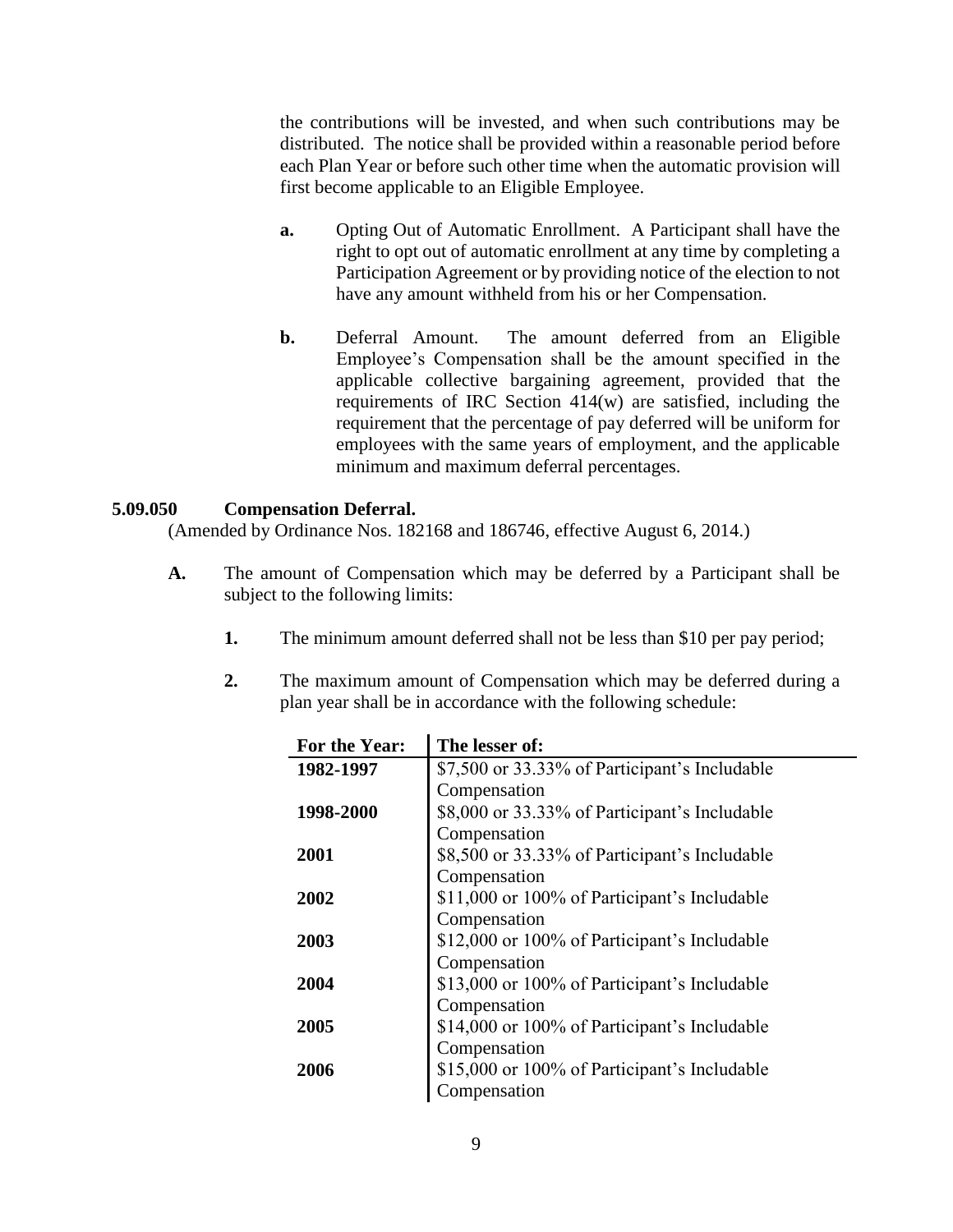| 2007        | \$15,500 or 100% of Participant's Includable             |
|-------------|----------------------------------------------------------|
|             | Compensation                                             |
| 2008        | \$15,500 or 100% of Participant's Includable             |
|             | Compensation                                             |
| 2009        | Amount shall be administered to reflect changes in       |
| thereafter: | accordance with IRC Sections $457(e)(15)$ and $415(d)$ . |

## **5.09.055 Catch-up Provisions**

(Amended by Ordinance Nos. 179417, 182168 and 186746, effective August 6, 2014.)

**A. Three year catch-up provision:** Notwithstanding the language of Subsection 5.09.050 A.2., during each of a Participant's last three (3) taxable years ending before the Participant attains Normal Retirement Age, the maximum amount deferred shall be in accordance with the following schedule:

| For the Year: | The lesser of:                                                                                                                                                                                                                     |
|---------------|------------------------------------------------------------------------------------------------------------------------------------------------------------------------------------------------------------------------------------|
| 2002          | \$22,000                                                                                                                                                                                                                           |
| 2003          | \$24,000                                                                                                                                                                                                                           |
| 2004          | \$26,000                                                                                                                                                                                                                           |
| 2005          | \$28,000                                                                                                                                                                                                                           |
| 2006          | \$30,000                                                                                                                                                                                                                           |
| 2007          | \$31,000                                                                                                                                                                                                                           |
| 2008          | \$31,000                                                                                                                                                                                                                           |
|               | or the sum of the maximum allowed under Subsection                                                                                                                                                                                 |
|               | 5.09.050 A. 2. for the current taxable year plus so much of the<br>maximum established for purposes of Subsection 5.09.050 A.<br>2. for prior taxable years as has not previously been deferred<br>under Subsection 5.09.050 A. 2. |

For the purposes of this section, a prior year shall be taken into account only if such year began after December 31, 1981, and the participant was eligible to participate in the plan during all or a portion of the year. For purposes of counting prior years, only years of service with the City may be considered. Participant may only make this election once with respect to any IRC section governmental 457(b) deferred compensation plan of the employer.

**B. Age 50 catch-up provision:** All Participants who are eligible to make elective deferrals under the Plan and who have attained age 50 before the close of the calendar year shall be eligible to make catch-up contributions in accordance with Schedule A, and subject to the limitations of IRC Sections  $414(v)$  and  $414(v)(6)(c)$ . Additional deferrals under this section of the Plan may be made except during the three (3) years prior to normal retirement age while utilizing the catch-up provision provided for in Subsection 5.09.055 A. of the Plan. Age 50 catch-up contributions will not be taken into account for purposes of determining a participant's underutilized amounts under the three year catch-up provision. The Participant must select the catch-up which results in the higher contribution amount.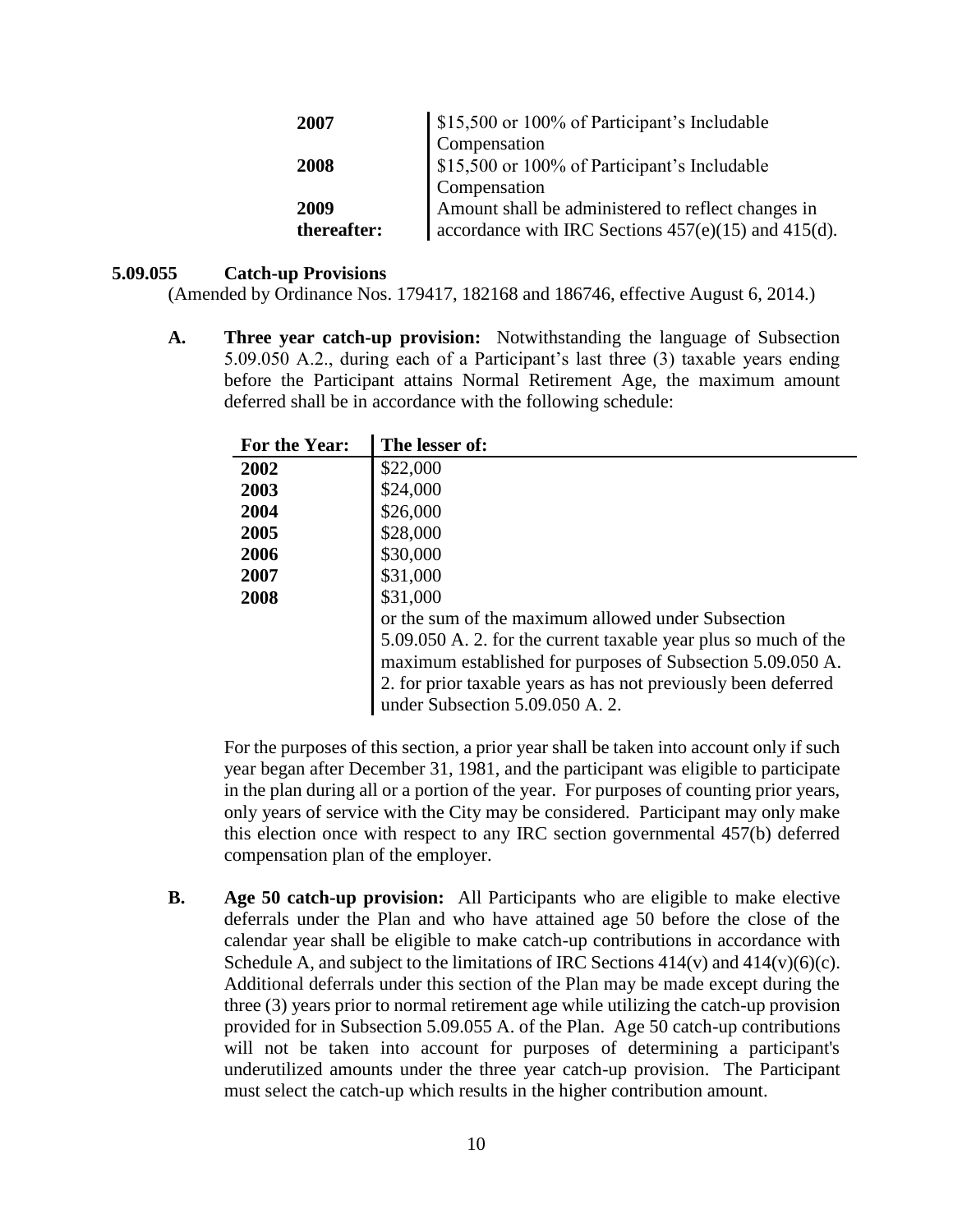| <b>Schedule A</b> |  |  |
|-------------------|--|--|
|-------------------|--|--|

| For the Year: | <b>Additional deferral amount:</b>                       |
|---------------|----------------------------------------------------------|
| 2002          | \$1,000                                                  |
| 2003          | \$2,000                                                  |
| 2004          | \$3,000                                                  |
| 2005          | \$4,000                                                  |
| 2006          | \$5,000                                                  |
| 2007          | \$5,000                                                  |
| 2008          | \$5,000                                                  |
| 2009          | \$5,500                                                  |
| $2010 \&$     | Amount shall be administered to reflect changes in       |
| thereafter    | accordance with IRC Sections $457(e)(15)$ and $415(d)$ . |

- **C. Coordination with other plans.** If a Participant participates in more than one deferred compensation plan authorized under IRC Section 457, the maximum deferral under all such plans shall not exceed the applicable deferral limits described in Section 5.09.050, as adjusted by the Secretary of the Treasury (subject to modification by the catch-up limitations described in Section 5.09.055), which also shall apply to all IRC Section Governmental 457(b) Plans in which the Participant participates. If a Participant participates in a plan described in IRC Section 403 (b), 401 (k), 408 (k) or 501 C (18), amounts deferred by the Participant to such plan(s) and excluded from the Participant's gross income in any taxable year under such plan(s) shall not reduce the limitation described in Section 5.09.050 of this Section and the catch-up limitation described in Section 5.09.055.
- **D. Uniform Service Provision.** This Plan shall be administered in accordance with Section  $414(u)$  of the IRC for employees who return to work after absences from employment due to military service. Accordingly, notwithstanding the provisions of this section limiting the amount of compensation which may be deferred under the Plan, a Participant who is entitled to reemployment pursuant to the terms of the Uniformed Services Employment and Reemployment Act of 1994 (USERRA) may defer an additional amount under the Plan as provided in that Act for the years of his or her service in the uniformed services (as defined in USERRA). Any such deferrals will not be subject to the annual limits on deferrals set forth in this section in the year in which deferred, but shall be subject to the limits for the year to which such deferrals relate. This subsection shall apply retroactively to December 12, 1994.

## **5.09.056 Excess Referrals.**

(Added by Ordinance No. 179417; amended by Ordinance Nos. 182168 and 186746, effective August 6, 2014.) A Participant who participates in the Plan and another Governmental 457(b) Plan of another employer shall be responsible for complying with the deferral limits. In the event of an excess amount, the Participant shall notify the Plan Administrator so that the excess and the proportionate earnings on the excess as determined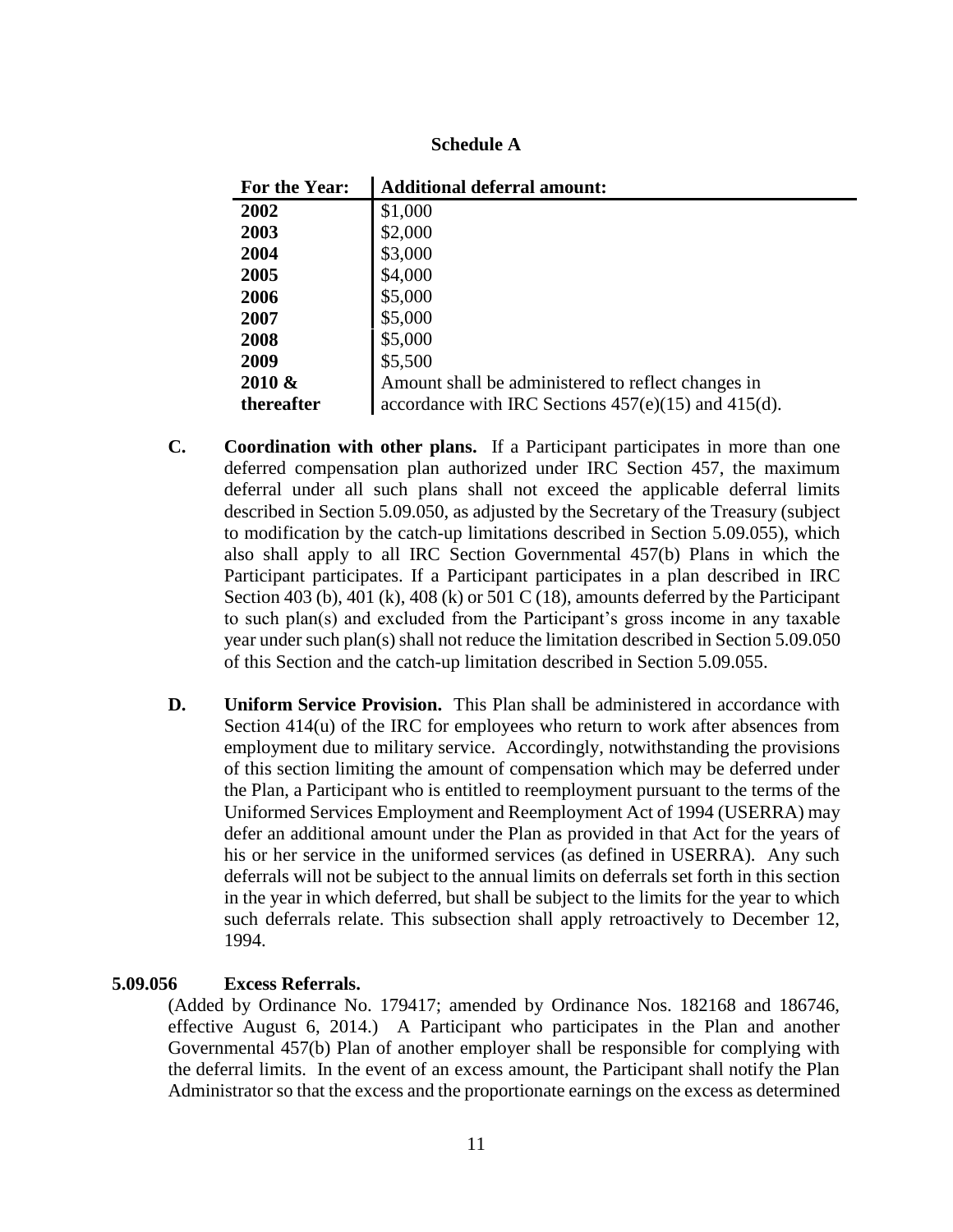by the Plan Administrator in accordance with IRC Section 457 may be distributed as soon as practicable after the Plan Administrator determines that the amount is an excess deferral.

## **5.09.060 Deferred Compensation Records.**

(Amended by Ordinance Nos. 182168 and 186746, effective August 6, 2014.)

- **A.** The City shall maintain records necessary and appropriate to the efficient administration of this Chapter, and such records shall be maintained by the City until a Participant or his or her designated Beneficiaries have received the payment of such amounts as they are entitled to receive under the terms of the applicable Withdrawal Agreement.
- **B.** All amounts of Compensation deferred pursuant to this Chapter, shall be held in a trust, custodial account or contract described in IRC Section 457(g). Any change in the net value of the assets of a Participant invested under the Plan shall result in a commensurate change in the total amount distributable to the Participant or the Beneficiary of the Participant and shall not result in any increase or decrease in the net worth of the City.
- **C.** As to those amounts held in trusts, notwithstanding any contrary provision of the Plan, in accordance with IRC Section 457(g), all amounts of compensation deferred pursuant to the Plan, all property and rights purchased with such amounts, and all income attributable to such amounts, property, or rights shall be held in trust for the exclusive benefit of Participants and Beneficiaries under the Plan. Any trust under the Plan shall be established pursuant to a written agreement that constitutes a valid trust under the law of the State of Oregon. All amounts of compensation deferred under the Plan shall be transferred to a trust established under the Plan within a period that is not longer than is reasonable for the proper administration of the accounts of Participants.
- **D.** As to those amounts held in annuity contracts, notwithstanding any contrary provision of the Plan, including any annuity contract issued under the plan, in accordance with IRC Section  $457(g)$ , all amounts of compensation deferred pursuant to the Plan, all property and rights purchased with such amounts, and all income attributable to such amounts, property, or rights shall be held in one or more annuity contracts, as defined in IRC Section  $401(g)$ , issued by an insurance company qualified to do business in the State of Oregon, for the exclusive benefit of Participants and Beneficiaries under the Plan. For this purpose, the term "annuity contract" does not include a life, health or accident, property, casualty, or liability insurance contract. All amounts of compensation deferred under the Plan shall be transferred to an annuity contract described in IRC Section 401(f) within a period that is not longer than is reasonable for the proper administration of the accounts of Participants.
- **E.** As to those amounts held in custodial accounts, notwithstanding any contrary provision of the Plan, in accordance with IRC Section  $457(g)$ , all amounts of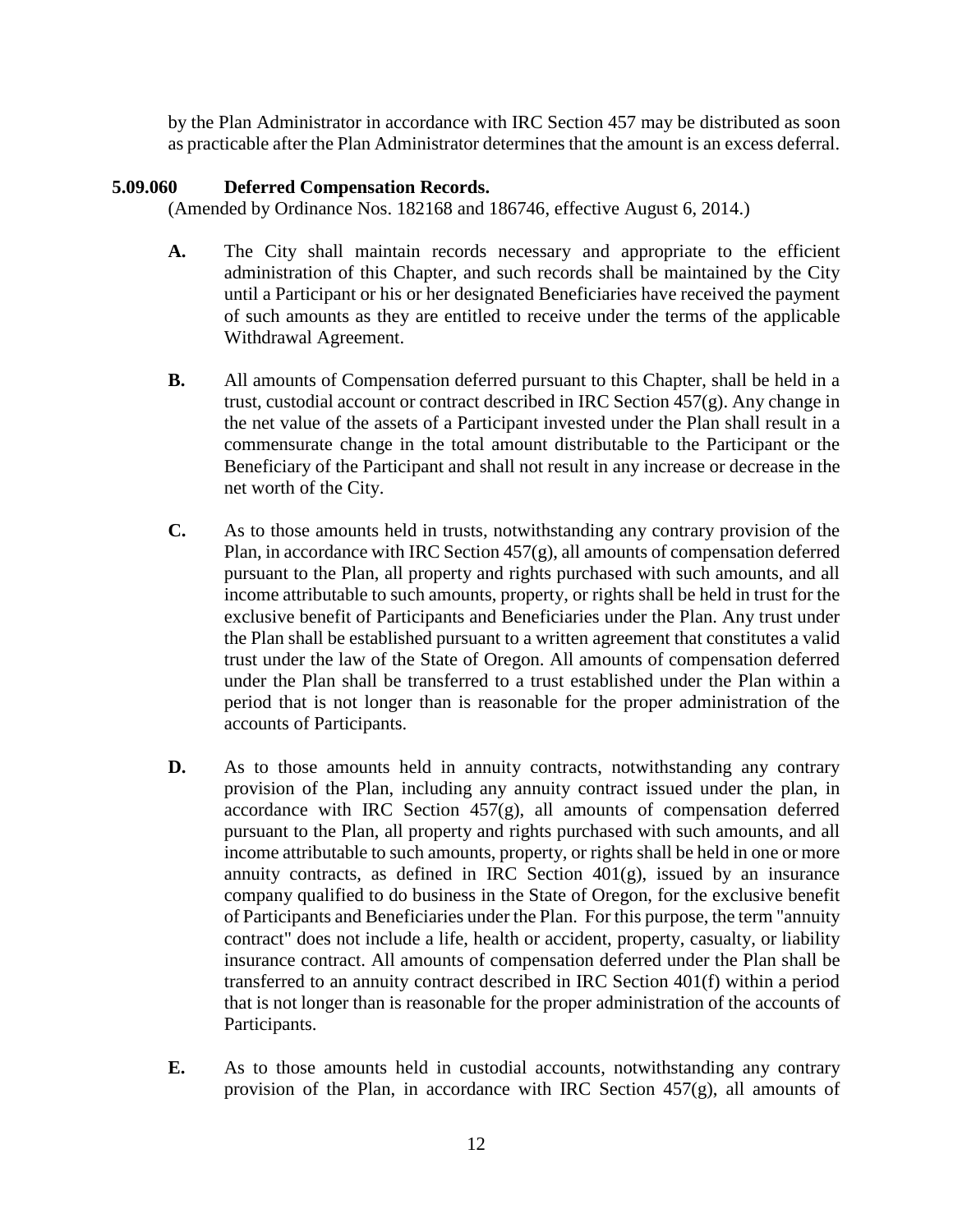compensation deferred pursuant to the Plan, all property and rights purchased with such amounts, and all income attributable to such amounts, property, or rights shall be held in one or more custodial accounts for the exclusive benefit of Participants and Beneficiaries under the Plan. For purposes of this paragraph, the custodian of any custodial account created pursuant to the Plan must be a bank as described in IRC Section 408(n), or a person who meets the nonbank trustee requirements of paragraphs (2)-(6) of Section 1.408-2(e) of the Income Tax Regulations relating to the use of nonbank trustees. All amounts of compensation deferred under the Plan shall be transferred to a custodial account described in IRC Section 401(f) within a period that is not longer than is reasonable for the proper administration of the accounts of Participants.

**F.** When a Participant agrees to participate in the Plan, the Participant may indicate his or her preference with respect to the investment or deposit option to be used in investing or depositing the Participant's deferred income.

## **5.09.070 Payment Options.**

(Amended by Ordinance No. 186746, effective August 6, 2014.)

- **A.** Subject to the restrictions on the distribution of benefit payments appearing in Sections 5.09.080, 5.09.090, 5.09.100 and 5.09.110, the options available to a Participant or Beneficiary for distributing the value of the Participant's Account are:
	- **1.** Lump Sum
	- **2.** Substantially equal monthly, quarterly, semi- annual or annual installments until the Account is exhausted.
	- **3.** Substantially equal monthly, quarterly, semi- annual or annual payments for a designated period.
	- **4.** Periodic payments for the life of the Participant with continuation of the payments or a percentage of the payments for the lifetime of the Participant's spouse.
	- **5.** Payments equal to payments made by the issuer of a retirement annuity policy.
	- **6.** Such other option as the Participant chooses, and as authorized by this Plan.

#### **5.09.080 Distribution of Benefits Generally.**

(Amended by Ordinance Nos. 177367, 179417, 182168, 185341, 185726 and 186746, effective August 6, 2014.)

**A.** With respect to distributions under the Plan made for calendar years beginning on or after January 1, 2002, the Plan will apply the minimum distribution requirements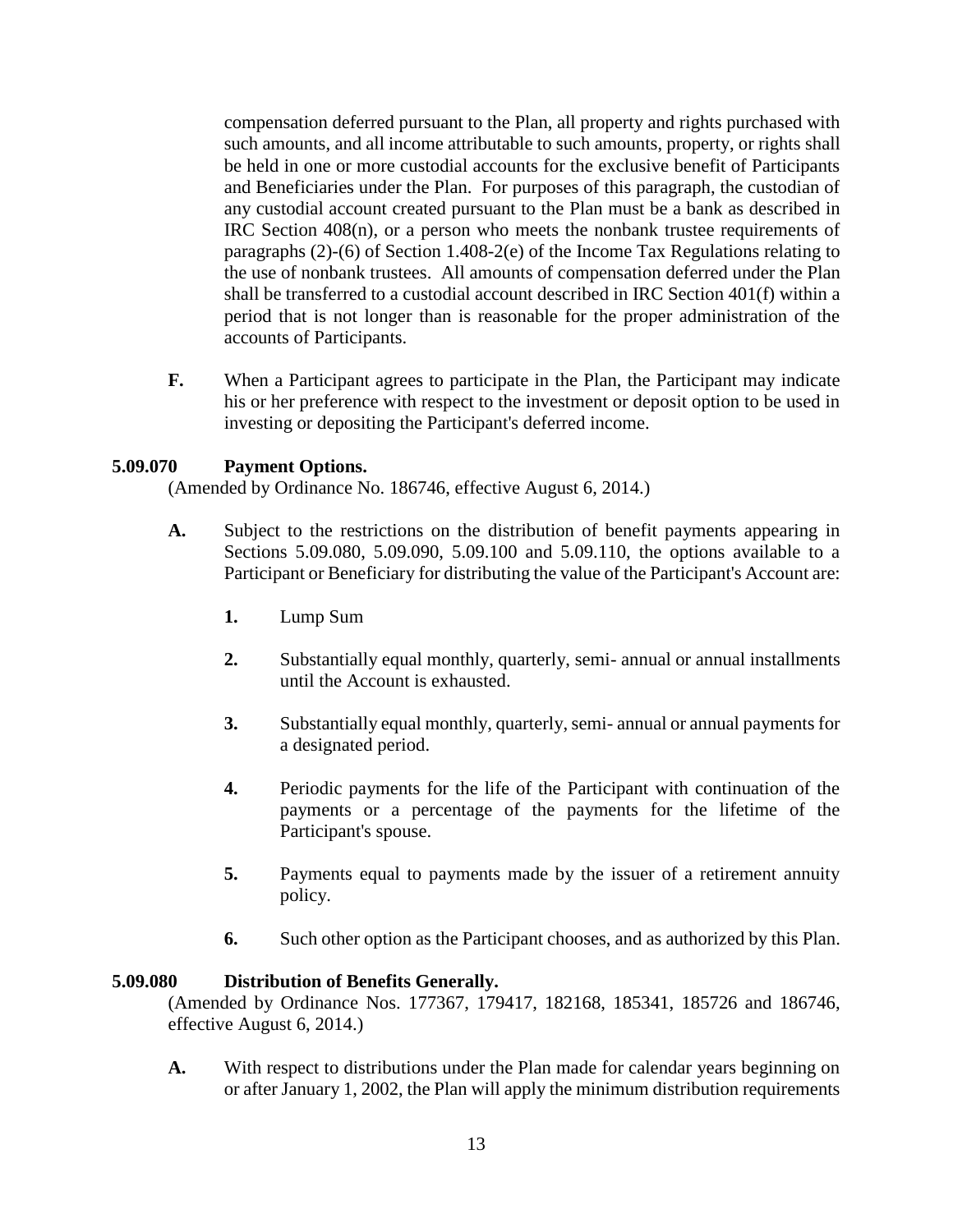of IRC Section  $401(a)(9)$  in accordance with the regulations under IRC Section 401(a)(9) that were proposed on January 17, 2001, notwithstanding any provision of the Plan to the contrary. This amendment shall continue in effect until the end of the last calendar year beginning before the effective date of final regulations under IRC Section  $401(a)(9)$  or such other date as may be specified in guidance published by the Internal Revenue Service.

- **B.** Distribution of a Participant's Account to a Participant or a Beneficiary shall be made in accordance with the manner and method of payments selected in the Withdrawal Agreement, which election may be changed by a Participant or Beneficiary, subject to the restrictions of the Plan.
- **C.** At the time distribution to a Participant commences, such distribution shall be made in a manner in which the Participant will receive a minimum portion of the amount payable with respect to the Participant during the life expectancy of the Participant (as determined as of the commencement of the distribution). Therefore, distributions to a Participant must be made in accordance with the distribution tables promulgated by the Secretary of the Treasury pursuant to IRC Section  $457(d)(2)(B)(i)(I)$ .
- **D.** A minimum amount shall be distributed during each calendar year. The required minimum distribution for each calendar year shall be determined by dividing the Account balance (as determined under Section 1.104(a)(9)-1, Q&A F-5 of the proposed Federal income tax regulations or any successor to such regulations) by the lesser of the applicable life expectancy (as determined under Q&A F-1A(d) of Section 1.104(a)(9)-1 of the proposed Federal income tax regulations or any successor to such regulations) or the applicable divisor (as determined under Q&A-4 of Section 1.104(a)(9)-2 of the proposed Federal income tax regulations or any successor to such regulations).
- **E.** Notwithstanding the provisions of Subsection D., distribution of a Participant's Account may be made through an annuity contract that is purchased from an insurance company, with funds from the Participant's Account. Any annuity contract so purchased must satisfy the applicable minimum distribution requirements of Section 1.401(a)(9)-1 of the proposed Federal income tax regulations (and any successor regulations) and the applicable minimum distribution incidental benefit requirement of Section 1.401(a)(9)-2 of the Federal income tax regulations (and any successor regulations). In the event such an annuity contract is purchased, the amount of the annuity payments shall be determined under the annuity contract.
- **F.** In no event shall the distribution of a Participant's Account commence earlier than:
	- **1.** the calendar year in which the Participant attains his or her Normal Retirement Age as defined in Subsection 5.09.010 K.,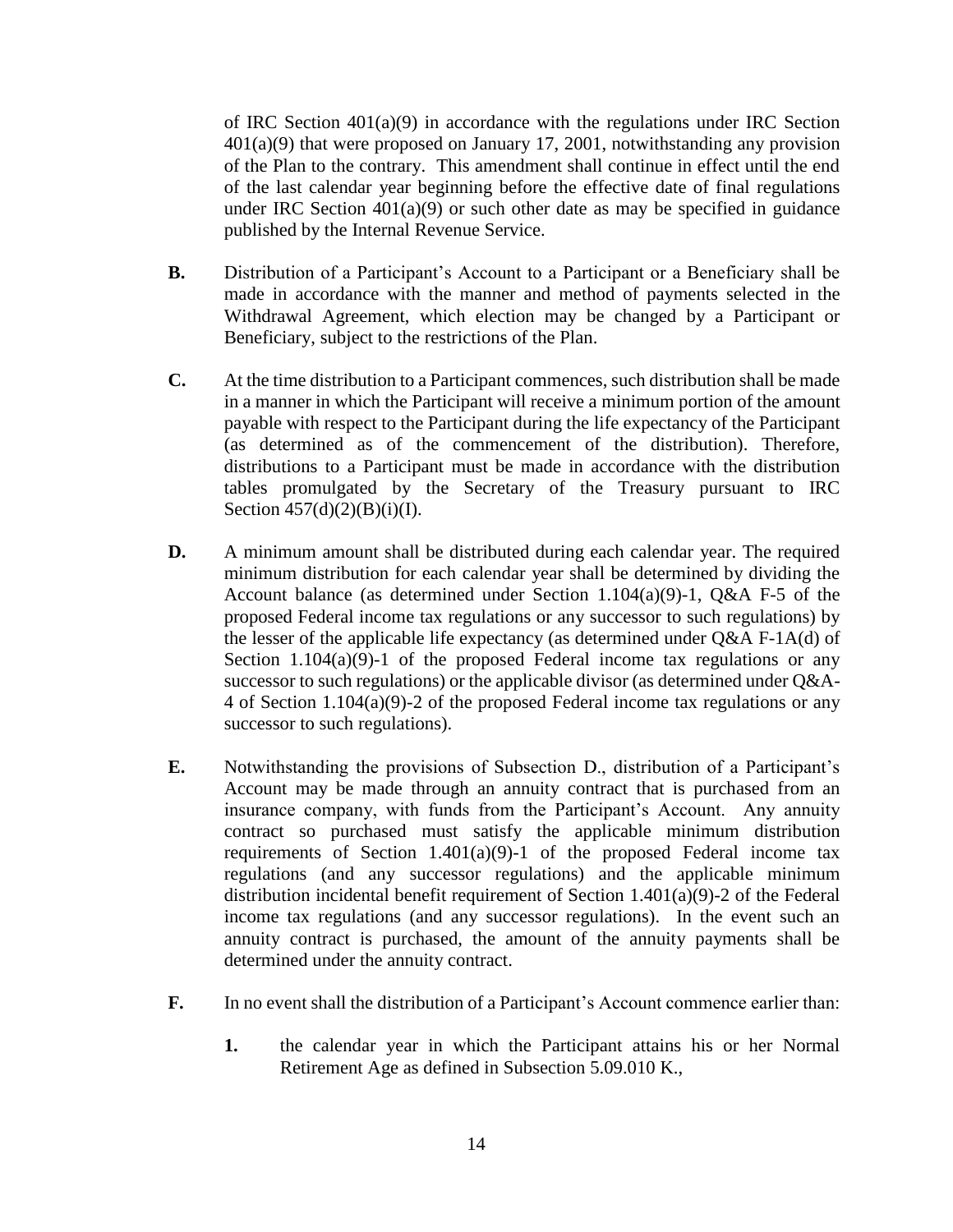- **2.** the Participant's Severance from Employment, or
- **3.** when the Plan Administrator or designee approves a distribution pursuant to an Unforeseeable Emergency of a Participant.
- **G.** Distribution of a Participant's Account to a Participant may commence no later than April 1 of the calendar year following the calendar year in which the Participant attains age 70-1/2 or actually severs from employment.
- **H.** Notwithstanding Subsection 5.09.080 J., distributions of a Participant's Account shall cease if the Participant is re-employed by the City.
- **I.** All distributions hereunder shall be made in accordance with the regulations under IRC Section 401(a)(9), including Section 1.401(a)(9)-2 of the Federal income tax regulations and such other provisions as are prescribed by the Commissioner of Internal Revenue. Accordingly, no distribution shall be made under any option that does not satisfy IRC Section 401(a)(9), including Section 401(a)(9)(G).
- **J.** Participants may elect changes to existing irrevocable election dates and/or payment amounts, except for selections made pursuant to Subsection 5.09.070 A.5. Participants may elect changes to election dates and/or payment amounts, except for selections made pursuant to Subsection 5.09.070 A.5.
- **K.** Voluntary In-Service Distribution: Notwithstanding anything in this chapter to the contrary, a Participant who is an active employee of the City shall receive a distribution of the total amount payable to the Participant under the Plan if the following requirements are met:
	- **1.** the total amount payable to the Participant under the Plan does not exceed \$5,000 (or the dollar limit under IRC Section  $411(a)(11)$ , if greater),
	- **2.** the Participant has not previously received an in-service distribution of the total amount payable to the Participant under the Plan pursuant to Subsection 5.09.080 I.
	- **3.** no amount has been deferred under the Plan with respect to the Participant during the two-year period ending on the date of the in-service distribution; and
	- **4.** the Participant elects to receive the distribution.
- **L.** Distribution of a Participant's Account shall commence no earlier than Severance from Employment.

### **5.09.090 Qualified Domestic Relations Orders (QDRO).**

(Replaced by Ordinance No. 177367; amended by Ordinance Nos. 179417 and 182168,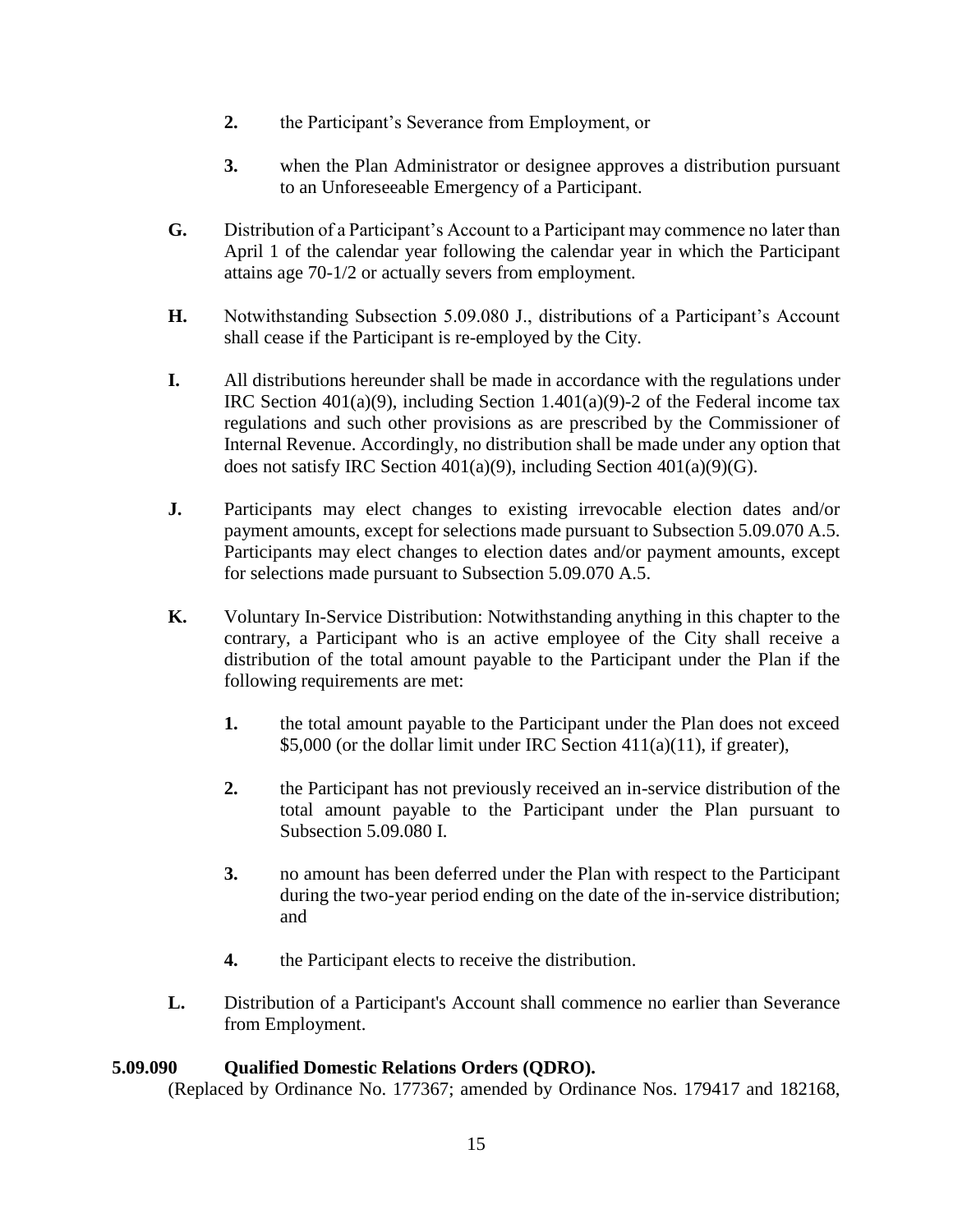effective October 3, 2008.)

- **A.** Effective January 1, 2002, court ordered distributions in the form of QDROs are recognized and allowed by the Plan. The Plan or the Plan's designee shall adopt reasonable procedures to determine the qualified status of domestic relations orders and to administer the distributions hereunder. QDROs must be submitted in a form acceptable to the Plan or its designee, and may order Participant Plan assets be divided into a separate account for the benefit of an Alternate Payee. Distribution of those assets may be allowed as provided in Subsection 5.09.090 B. and C. All state and federal taxes on distributions from the Alternate Payee's account will be the responsibility of the Alternate Payee and not to the Plan Participant. The Alternate Payee's account shall be subject to the IRC and Regulations, state law, and the Plan.
- **B.** If administered by the Plan, the responsibility for the fees provided for under ORS 243.507 shall be apportioned to the Participant and the Alternate Payee based on the fraction of the plan assets received by the Participant and the Alternate Payee at the time the Alternate Payee's interest in the Plan is established. The apportioned fees shall be immediately paid to the Plan out of the distributions to the Participant and out of the distributions to the Alternate Payee until their respective obligations are paid.
- **C.** Any QDRO submitted to and accepted by the Plan or its designee may provide that an Alternate Payee may take an immediate distribution of some or all of the assets established in the separate account or make any distribution election from the payout options available to Plan Participants, or may elect to leave the separate account in the Plan, in which case, the Alternate Payee shall have the same rights as a participant under the Plan.

### **5.09.100 Determination of Benefits Upon Death**

(Replaced by Ordinance No. 179417; amended by Ordinance Nos. 182168 and 186746, effective August 6, 2014.)

- **A.** Upon the death of a Participant, Former Participant or Alternate Payee, the Plan Administrator shall direct that the deceased Participant's, Former Participant's or Alternate Payee's Participant Account, be distributed to the Beneficiary in accordance with the provision of this Section 5.09.100.
- **B.** The designation of a Beneficiary shall be made in a manner that is satisfactory to the Plan Administrator. A Participant, Former Participant, or Alternate Payee may at any time revoke his or her designation of a Beneficiary or change his or her Beneficiary by submitting notice of such revocation or change with the Plan Administrator. In the event no valid designation of Beneficiary exists at the time of the Participant's, Former Participant's, or Alternate Payee's death, the death benefit shall be payable to the Participant's, Former Participant's, or Alternate Payee's estate.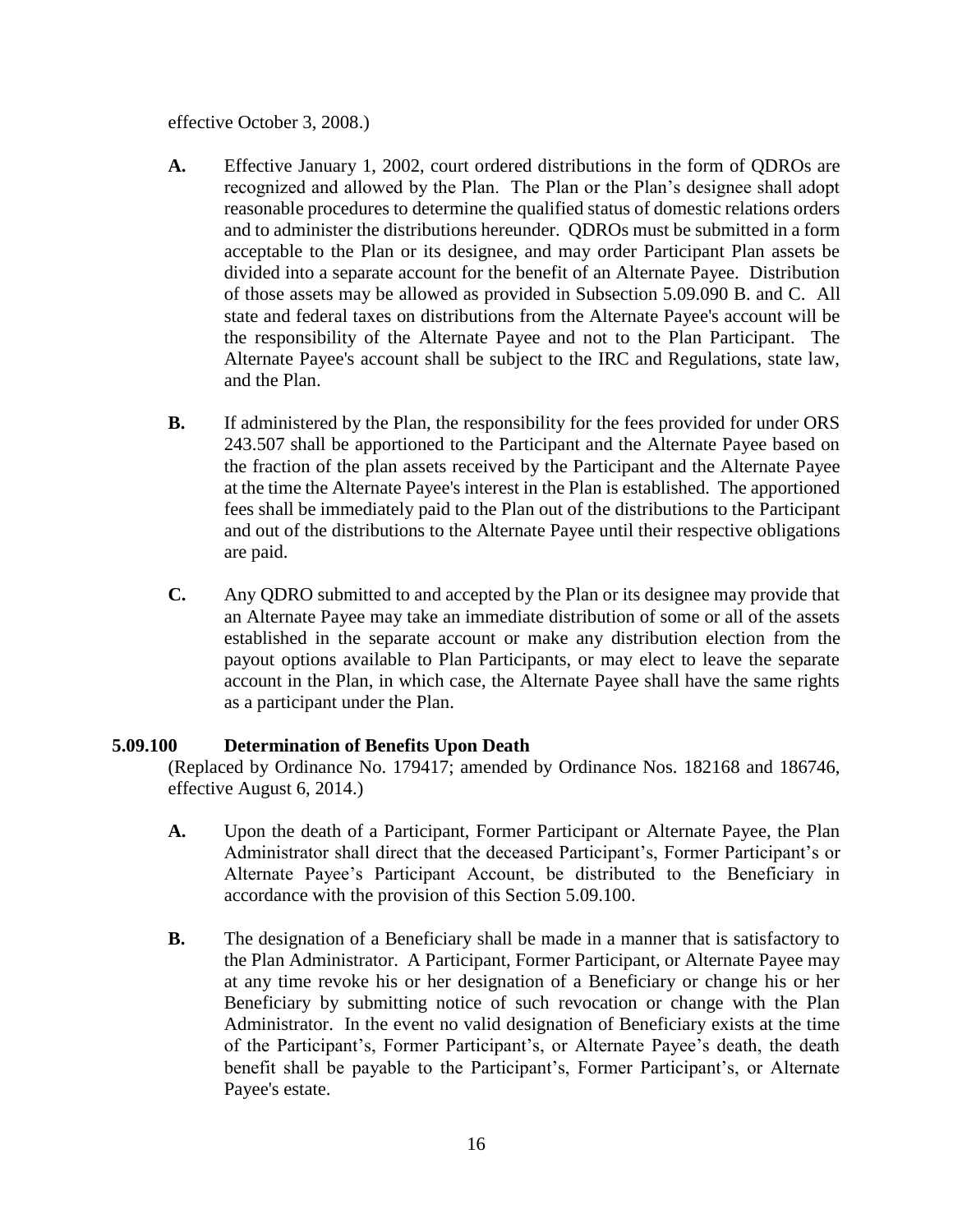- **C.** The Plan Administrator may require such proper proof of death and such evidence of the right of any person to receive payment of the value of the Participant Account of a deceased Participant, Former Participant, Alternate Payee or Beneficiary, as the Plan Administrator may deem appropriate. The Plan Administrator's determination of death and of the right of any person to receive payment shall be conclusive.
- **D.** Death benefits payable to a Beneficiary shall be made in a form as selected by the Beneficiary in accordance with the available options. In the event a Beneficiary fails to make an election as to a benefit distribution option, any benefit payable to such Beneficiary shall be distributed in a lump sum payment in accordance with IRC Section 401(a)(9) and any applicable State of Oregon law or statute. The terms of any annuity contract purchased and distributed by the Plan to a Beneficiary shall comply with the requirements of the Plan.
- **E.** Notwithstanding any provision in the Plan to the contrary, distributions upon the death of a Participant or Former Participant, shall be made in accordance with the requirements in Subsections F. through J. and shall otherwise comply with IRC Section  $401(a)(9)$  and the Regulations thereunder.
- **F.** In accordance with the Beneficiary's election, if minimum payments under IRC Section 401(a)(9) have not begun upon the death of a Participant or Former Participant and the designated Beneficiary is not the Participant's surviving spouse, death benefit payments must:
	- **1.** begin to be distributed to the designated Beneficiary no later than the December 31 of the calendar year immediately following the calendar year of the Participant's or Former Participant's death payable over a period not to exceed the life expectancy of the Beneficiary; or
	- **2.** be distributed no later than the December 31 of the calendar year containing the fifth anniversary of the Participant's or Former Participant's death.
- **G.** In accordance with the Beneficiary's election, if the designated Beneficiary is the Participant's or Former Participant's surviving spouse and minimum payments under IRC Section 401(a)(9) have not begun upon the death of a Participant or Former Participant, minimum payments to the surviving spouse as the designated Beneficiary must begin by the later of the:
	- **1.** December 31 of the calendar year immediately following the calendar year in which the Participant or Former Participant dies, or
	- **2.** December 31 of the calendar year in which the Participant or Former Participant would have attained 70 ½.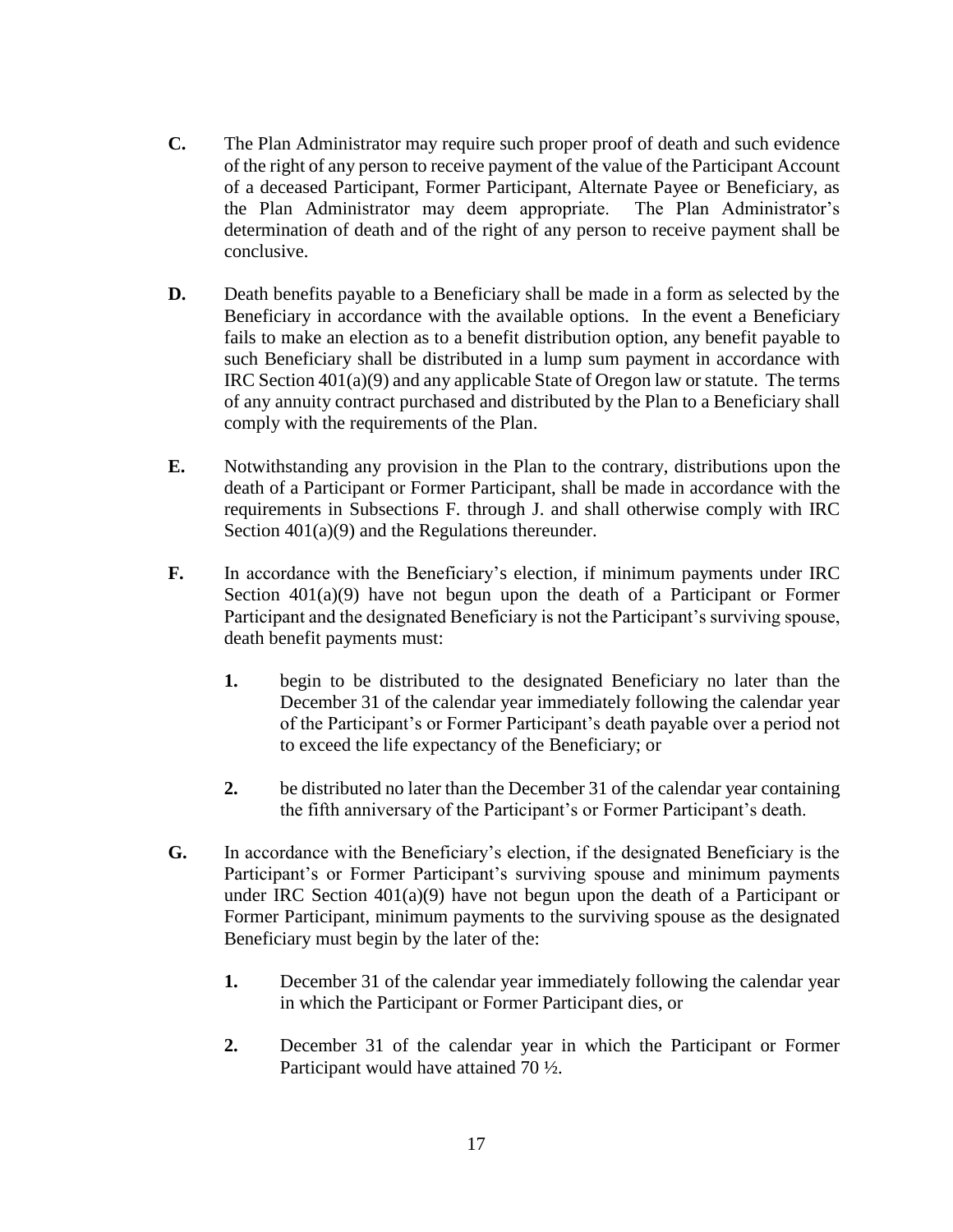The payments to the surviving spouse as the designated Beneficiary must be made over a period not to exceed the surviving spouse's life expectancy. Notwithstanding the foregoing, for purposes of this subsection, an Alternate Payee who is a spouse or former spouse will be treated as a Participant's or Former Participant's surviving spouse.

- **H.** If there is no designated Beneficiary as of September 30 of the year following the year of the Participant's or Former Participant's death, the Participant's or Former Participant's entire interest will be distributed according to State of Oregon law or statute by December 31 of the calendar year containing the fifth anniversary of the Participant's or Former Participant's death.
- **I.** If the Participant or Former Participant dies on or after the date distributions begin and there is a designated Beneficiary, distributions shall be based on the longer of the remaining life expectancy of the Participant or Former Participant or the remaining life expectancy of the Participant's or Former Participant's designated Beneficiary.
- **J.** Life expectancies calculations will be computed using the factors in the Single Life Table set forth in IRC Section 1.401(a)(9)-9, A-1, as follows:
	- **1.** The Participant's or Former Participant's remaining life expectancy is calculated using the age of the Participant or Former Participant in the year of death, reduced by one for each subsequent year.
	- **2.** If the Participant's or Former Participant's surviving spouse is the Participant's or Former Participant's sole, primary designated Beneficiary, the remaining life expectancy of the surviving spouse is calculated for each distribution calendar year after the year of the Participant's or Former Participant's death using the surviving spouse's age as of the spouse's birthday in that year. For distribution calendar years after the year of the surviving spouse's death, the remaining life expectancy of the surviving spouse is calculated using the age of the surviving spouse as of the spouse's birthday in the calendar year of the spouse's death, reduced by one for each subsequent calendar year.
	- **3.** If the Participant's or Former Participant's surviving spouse is not the Participant's or Former Participant's sole, primary designated Beneficiary, the designated Beneficiary's remaining life expectancy is calculated using the age of the Beneficiary in the year following the year of the Participant's or Former Participant's death, reduced by one for each subsequent year.
	- **4.** If the Participant or Former Participant dies on or after the date distributions begin and there is no designated Beneficiary as of September 30 of the year after the year of the Participant's or Former Participant's death, the minimum amount that will be distributed for each distribution calendar year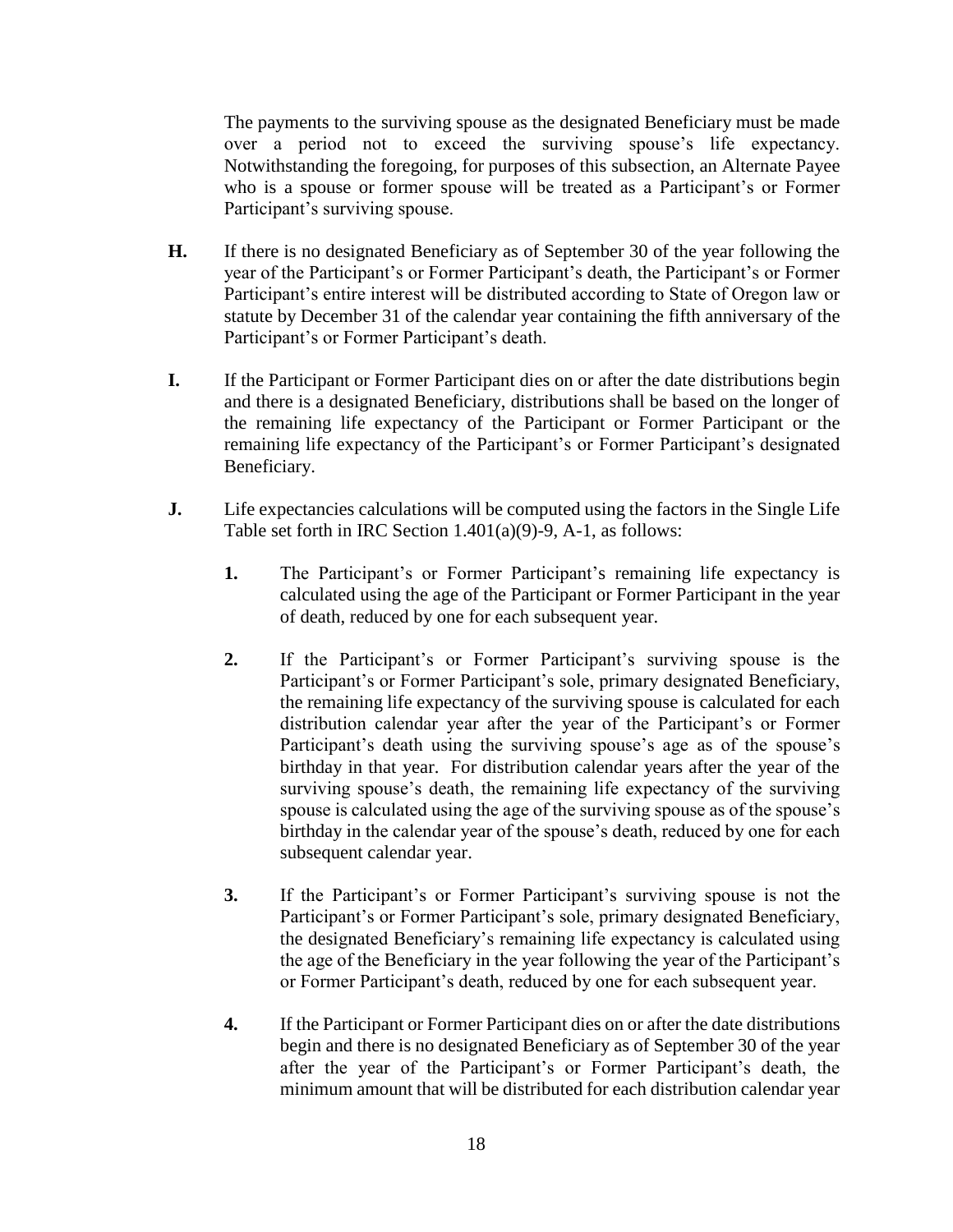after the year of the Participant's or Former Participant's death is the quotient obtained by dividing the Participant Account by the Participant's or Former Participant's remaining life expectancy calculated using the age of the Participant or Former Participant in the year of death, reduced by one for each subsequent year.

#### **5.09.110 Distribution Commencing After Death of Participant.**

(Repealed by Ordinance No. 179417, effective August 11, 2005.)

### **5.09.120 Unforeseeable Emergency.**

(Amended by Ordinance Nos. 179417, 182168 and 186746, effective August 6, 2014.) A Participant may apply on a form supplied by the Bureau of Human Resources Director, or his or her designee, for payment prior to Severance from Employment or Retirement from City employment but such applications may be granted only if the Participant is experiencing an Unforeseeable Emergency which would cause undue hardship if payment were denied. If the Bureau of Human Resources Director, or his or her designee, finds that a Participant is experiencing an Unforeseeable Emergency, he or she may approve an amount reasonably needed to satisfy the unforeseen emergency be made to the Participant. Payment will be made within 90 days of the date of such approval. Participants who request and are granted a hardship withdrawal from their deferred compensation account may not have their salaries reduced under the terms of this Chapter for a period of six (6) months following such hardship withdrawal. If the Bureau of Human Resources Director, or his or her designee, denies the application for payment, said denial shall be in writing. A Participant may appeal the decision to the Committee. An appeal must be in writing and received by the Plan Administrator within 30 days of the date of denial. The Committee shall issue a written decision within 90 days of receipt of the appeal by the Plan Administrator. Any decision of the Committee is final.

### **5.09.130 Non-Assignability.**

(Amended by Ordinance Nos. 177367, 182168 and 186746, effective August 6, 2014.) Neither the Participant, nor the Participant's Beneficiary shall have any right to commute, sell, assign, transfer, or otherwise convey the right to receive any payment which may be due the Participant under the plan, which payments and rights thereto are expressly declared to be nonassignable and nontransferable. Nor shall any amounts deferred pursuant to this Chapter be subject to attachment, garnishment, or execution or be transferable by operation of law in the event of bankruptcy or insolvency unless otherwise required by law. The preceding paragraph prohibiting the assignment or alienation of benefits shall not apply to Qualified Domestic Relations Orders as set forth in Section 5.09.090 which may be issued pursuant to a court decree of annulment or dissolution of marriage or of separation, or the terms of any court order or court approved property settlement agreement incident to any court decree of annulment or dissolution of marriage or of separation which is determined by the Bureau of Human Resources Director or his or her designee to satisfy the requirements of ORS 243.507. The Bureau of Human Resources Director or his or her designee shall establish written procedures to determine whether the above described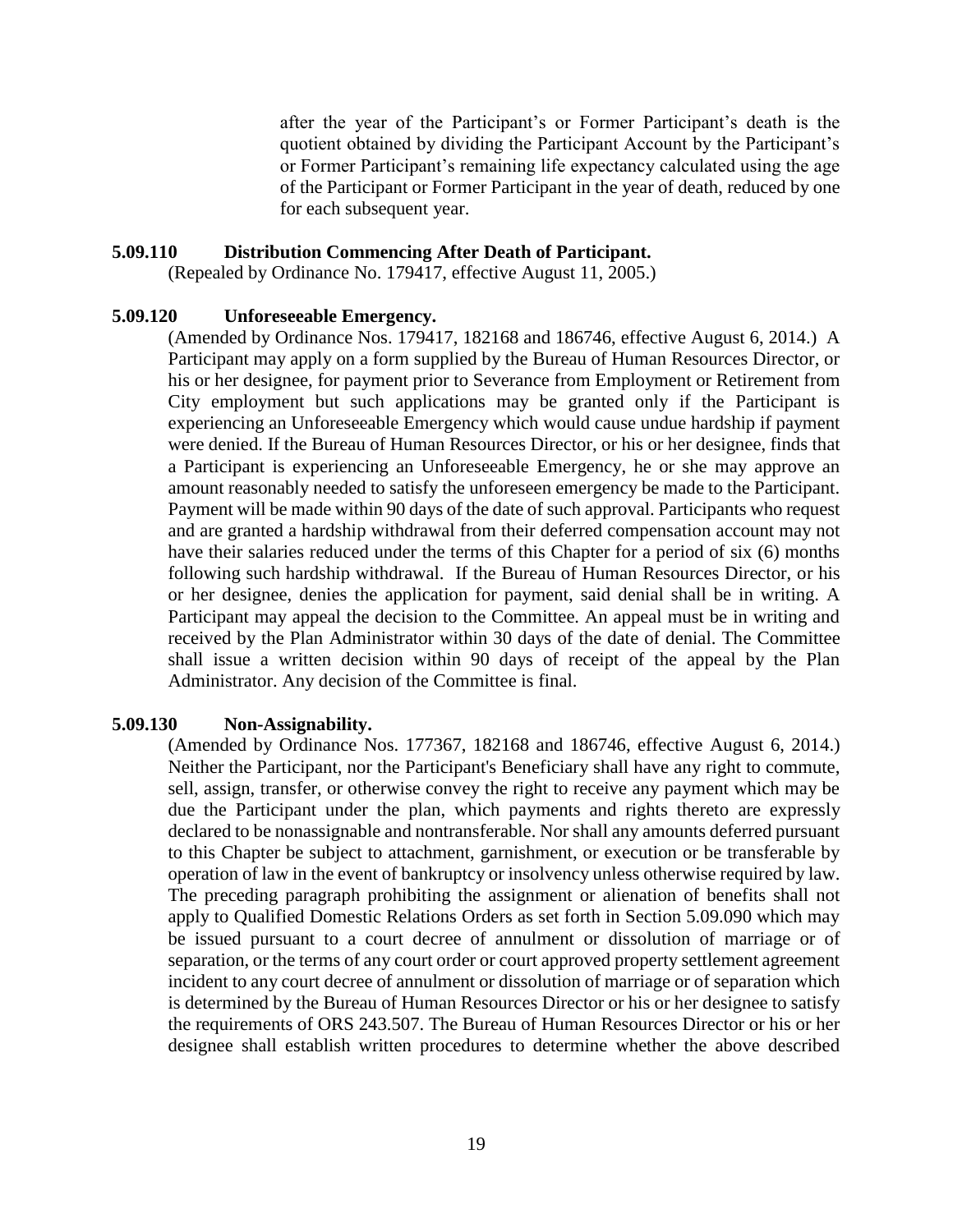decrees or the property settlement agreements incident to such decrees satisfy ORS 243.507 and to administer distributions under such orders.

# **5.09.140 Amendment and Termination.**

(Amended by Ordinance Nos. 182168 and 186746, effective August 6, 2014.)

- **A.** The City may terminate the Plan provided for in this Chapter at any time. Upon such termination, the Participants in the Plan will be deemed to have withdrawn from the Plan as of the date of such termination and their full Compensation on a non-deferred basis will be thereupon restored. In the event the City terminates the plan, the value of all Accounts shall be distributed to the Participants or their Beneficiaries in accordance with the method of payment designated by the Participant on a Withdrawal Agreement.
- **B.** The City may amend the provisions of this Plan at any time, provided, however, that all amendments are in compliance with the IRC and that no amendment shall affect the rights of any Participant or Beneficiary to the receipt of benefits accrued under the Plan prior to such amendment.

## **5.09.150 Transfers from other Code Section 457(b) Plans.**

(Amended by Ordinance Nos. 179417 and 182168, effective October 3, 2008.) This Plan shall accept for transfer those amounts of compensation previously deferred by a Participant pursuant to another eligible plan of deferred compensation maintained under IRC Section 457, by another employer.

# **5.09.155 Rollovers to the Plan.**

(Replaced by Ordinance No. 182168; Amended by Ordinance Nos. 185726 and 186746, effective August 6, 2014.)

- **A.** Amounts that are considered Eligible Rollover Distributions as defined in IRC Section  $402(c)(4)$  may be rolled over by a Participant, from an Eligible Retirement Plan. The amounts rolled over from an Eligible Retirement Plan other than an IRC Section 457(b) plan maintained by an Employer shall be allocated to the Participant Non-457 Rollover Account. The amounts rolled over from another IRC Section 457(b) plan maintained by an Employer shall be allocated to the Participant 457 Rollover Account. Amounts in the Participant Non-457 Rollover Account shall be accounted for separately from amounts in the Participant 457 Rollover Account.
- **B.** For purposes of this Section, the term "Participant" means the Participant, the Participant's surviving spouse beneficiary or an Alternate Payee (who is a spouse or former spouse). "Eligible Retirement Plan" means any other IRC Section 457(b) plan maintained by an employer, an IRC Section 403(b) program, a IRC Section 401(a) plan, an individual retirement account as described in IRC Section 408(a), and an individual retirement annuity as described in IRC Section 408(b), and a Roth individual retirement account under IRC Section 408(a). For purposes of this Section, the term "amounts rolled over from an Eligible Retirement Plan" means: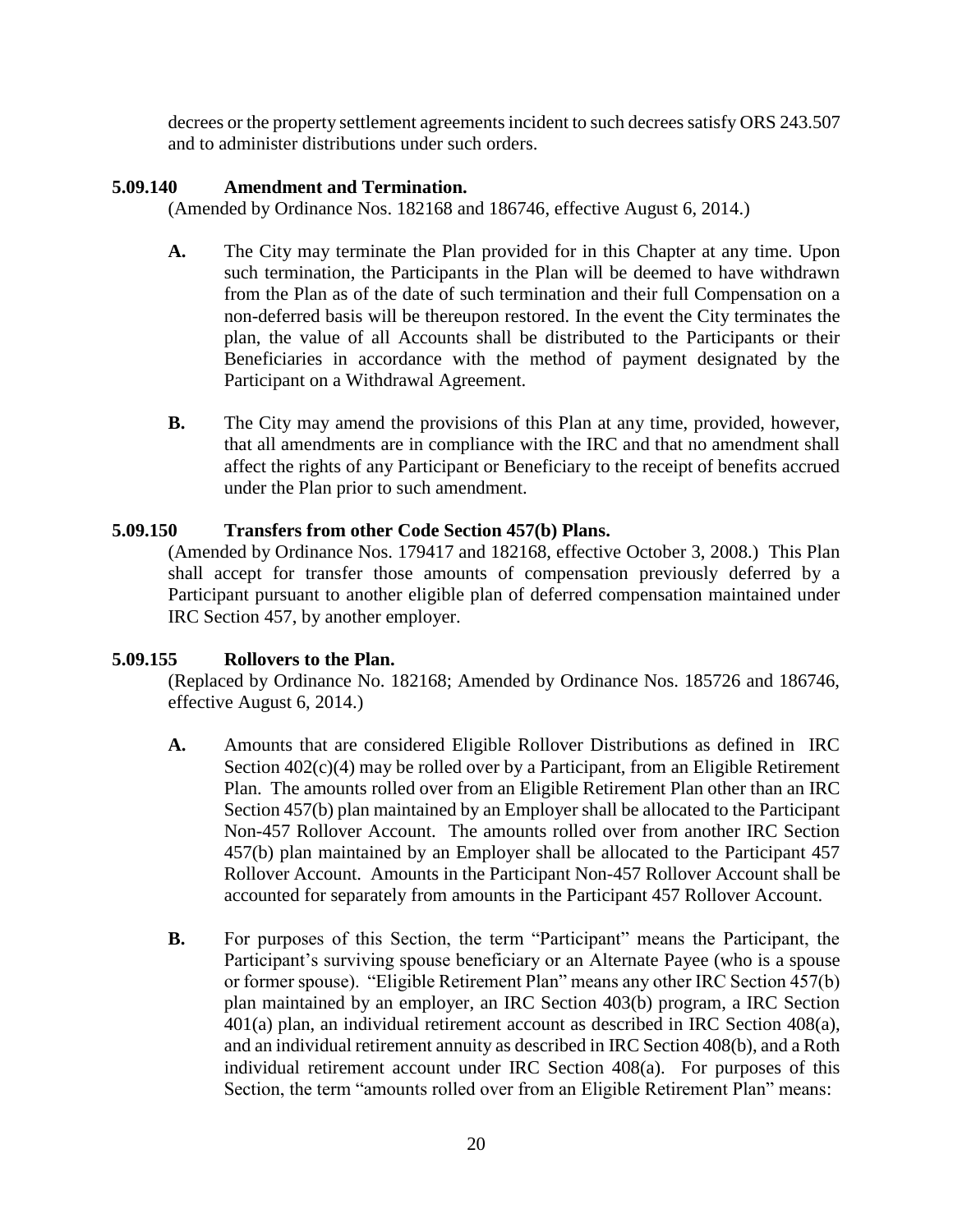- **1.** amounts rolled to the Plan directly from another Eligible Retirement Plan on behalf of an Eligible Individual; and
- **2.** Eligible Rollover Distributions as defined in IRC Section 402(c)4) received by an Eligible Individual from another Eligible Retirement Plan that are rolled over by the Eligible Individual to the Plan within sixty (60) days, following his or her receipt thereof.
- **C.** A Participant may choose to receive a distribution from his or her 457(b) Rollover Account and Participant Non-457(b) Rollover Account at any time, whether he or she is otherwise entitled to a distribution from the Plan.

### **5.09.156 Rollovers From the Plan**

(Added by Ordinance No. 182168, effective October 3, 2008.)

- **A.** Notwithstanding any provision of the Plan to the contrary, a Participant who is entitled to a distribution under the Plan shall be permitted to elect to have any Eligible Rollover Distribution (as defined in IRC Section  $402(c)(4)$ ) paid directly to an Eligible Retirement Plan (as defined in Subsection 5.09.155 B.) specified by the Participant. The Participant shall, in the time and manner prescribed by the Employer, specify the amount to be rolled over and the Eligible Retirement Plan to receive such rollover. Any portion of a distribution which is not rolled over shall be distributed to the Participant.
- **B.** The election described in Subsection A. also applies to the surviving spouse who is the designated Beneficiary of the Participant or a spouse or former spouse who is the Alternate Payee, provided that such spouse, former spouse or Alternate Payee directs the transfer of an Eligible Rollover Distribution (as defined in Subsection 5.09.155 B.) in which such spouse, former spouse or Alternate Payee is a participant. Effective for distributions made on or after May 16, 2008, a non-spouse beneficiary is permitted to make a direct rollover of death benefits to an inherited IRA.

# **5.09.157 Purchase of Service Credits.**

(Added by Ordinance No. 179417; amended by Ordinance No. 182168, effective October 3, 2008.) Prior to Severance from Employment, a Participant may elect to allow the Plan to transfer assets from the Participant's account with the Plan to a designated government defined benefit plan for the purchase of permissible service credits pursuant to IRC Section 457(e) (17), provided, however, that the designated defined benefit plan will accept such a transfer of assets.

### **5.09.160 Unclaimed Assets.**

In the event the Plan has assets of Participants or their Beneficiaries who, after the Participants' Severance from Employment, cannot be located so as to properly distribute assets to the Participant or Beneficiary under the terms of the Plan, the Plan Administrator